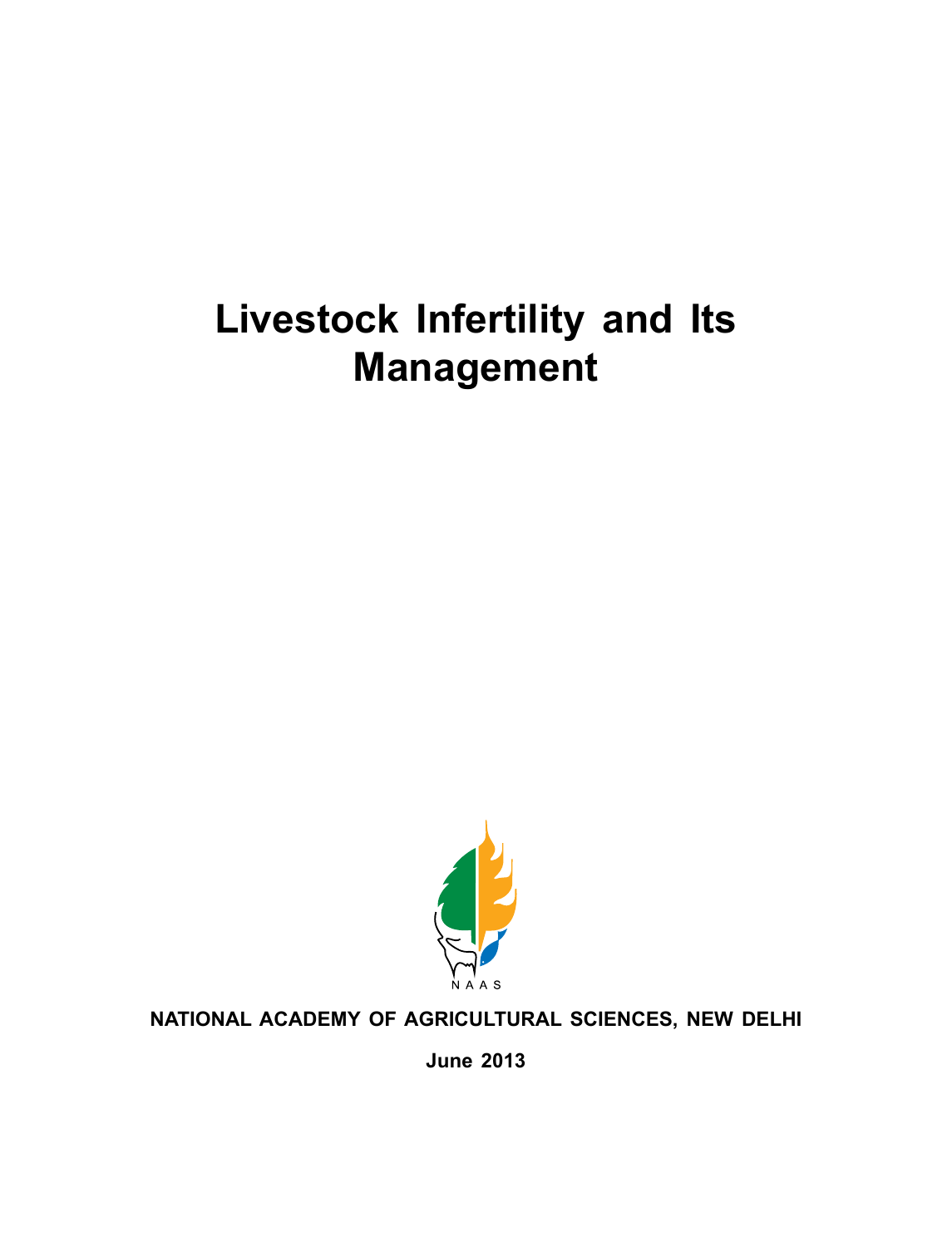| <b>CONVENER</b>    |                | Dr. B.S. Prakash, ADG (Animal Nutrition & Physiology), Indian Council<br>of Agricultural Research, New Delhi                                |
|--------------------|----------------|---------------------------------------------------------------------------------------------------------------------------------------------|
| <b>CO-CONVENER</b> | $\mathbb{R}^n$ | Dr. A.K. Srivastava, Director & VC, NDRI, Karnal                                                                                            |
| <b>EDITORS</b>     |                | Dr C. Devakumar<br>Dr P.K. Chhonkar                                                                                                         |
| <b>REVIEWERS</b>   |                | Dr. J.S. Bhatia, Dr. Khub Singh and Dr. M.P. Yadav                                                                                          |
| <b>CITATION</b>    |                | NAAS 2013. Livestock Infertility and Its Management. Policy Paper<br>No. 59, National Academy of Agricultural Sciences, New Delhi:<br>20 p. |

#### **EXECUTIVE COUNCIL 2013**

| <b>President:</b>                                      | <b>Members:</b>                             |
|--------------------------------------------------------|---------------------------------------------|
| Prof. R.B. Singh (Delhi)                               | Dr S.K. Datta (Delhi)                       |
| <b>Immediate Past President:</b>                       | Dr B.S. Dhillon (Ludhiana)                  |
| Dr Mangala Rai (Patna)                                 | Dr K. Gopakumar (Kochi)                     |
| <b>Vice Presidents:</b>                                | Dr H.S. Gupta (Delhi)                       |
| Dr Lalji Singh (Varanasi)<br>Dr P.L. Gautam (Hamirpur) | Dr Raj K. Gupta (Delhi)                     |
| <b>Secretaries:</b>                                    | Dr (Ms) Renu Khanna-Chopra (Delhi)          |
| Prof. Anwar Alam (Delhi)                               | Dr (Ms) Gita Kulshrestha (Delhi)            |
| Dr N.K. Singh (Delhi)                                  | Dr Biswapati Mandal (Kalyani)               |
| <b>Foreign Secretary:</b>                              | Dr T.A. More (Rahuri)                       |
| Dr S.M. Virmani (Hyderabad)                            | Dr Mruthyunjaya (Delhi)                     |
| Editors:                                               | Dr B.S. Pathak (Ghaziabad)                  |
| Dr C. Devakumar (Delhi)<br>Dr P.K. Chhonkar (Delhi)    | Dr S.N. Puri (Imphal)                       |
|                                                        | Dr M.P. Yadav (Gurgaon)                     |
| <b>Treasurer</b><br>Dr Himanshu Pathak (Delhi)         | Shri Arvind Kaushal<br>ICAR Nominee (Delhi) |
|                                                        |                                             |

Published by Mr H.C. Pathak, Executive Secretary on behalf of **NATIONAL ACADEMY OF AGRICULTURAL SCIENCES** NASC, Dev Prakash Shastry Marg, New Delhi - 110 012 Tel: (011) 25846051-52; Fax: (011) 25846054 Email: naas@vsnl.com; Web site: http://www.naasindia.org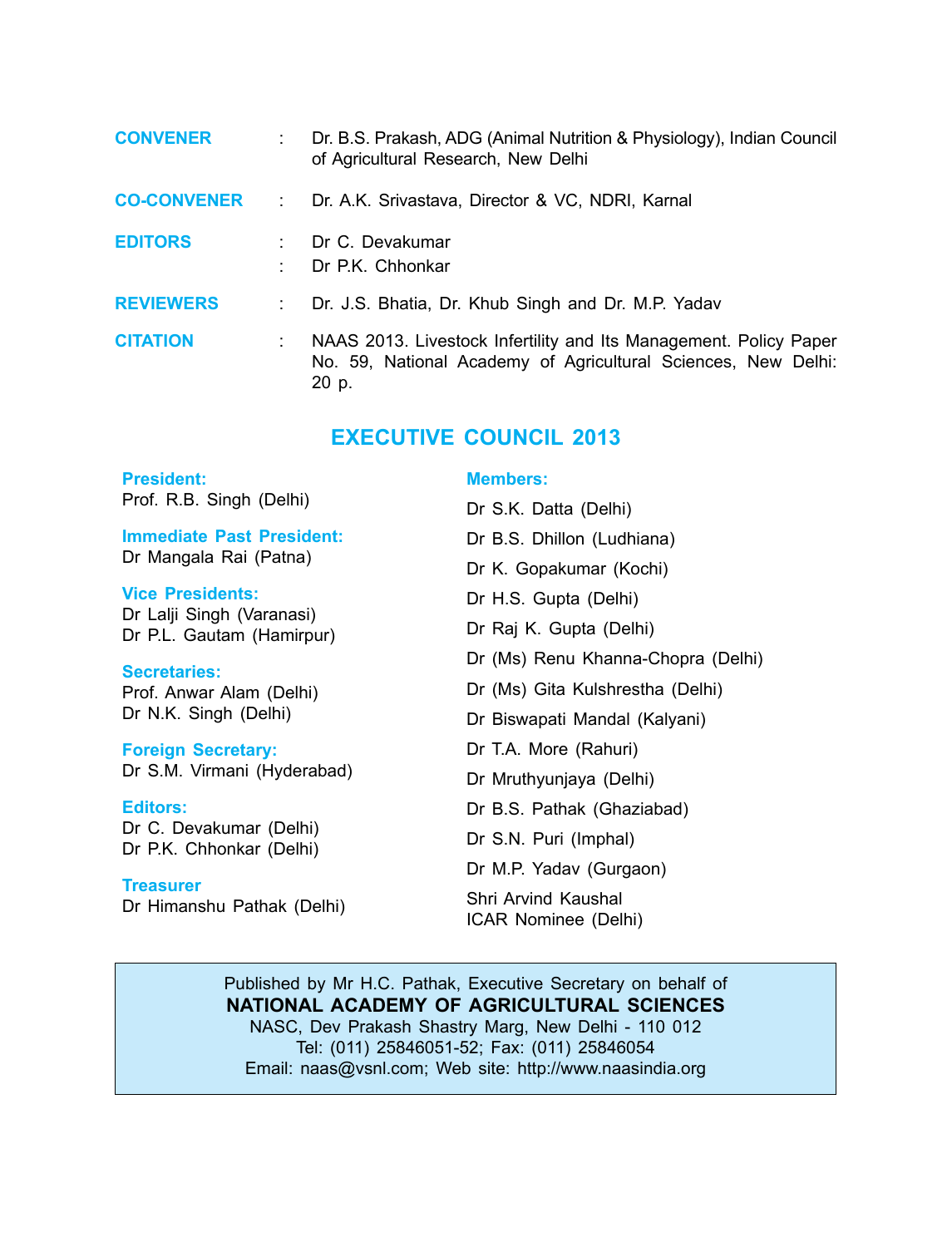### **Preface**

Livestock sector is an important subsector of Indian agricultural economy providing livelihood support to the rural population. The share of livestock to Agricultural GDP has increased from 14% to nearly 30% in the last decade or so, and its ownership has remained egalitarian. Sustaining an annual growth rate of nearly 4%, this sector also provides asset creation, employment opportunities and financial security to the livestock owners.

With an annual production of about 130 million tons, India is the highest milk producer in the world contributing 15% of the total world milk production. However, infertility in Indian livestock is a matter of serious concern. Apart from being nonproductive, these animals also share the meager feed, fodder and water resources and contribute to a colossal burden to the animal owner. Such limitations substantially reduce the farmer's financial returns due to overall reduced number of pregnancies and hence lactations.

A Brainstorming Session on fertility improvement and fertility management for finding solutions to bridge the gap between available knowledge and its application at the farmers' doorsteps was thus convened by the National Academy of Agricultural Sciences on October, 15, 2011. In addition to the valuable presentations by experts in their relevant areas related to various aspects of infertility *viz*. endocrinology, nutrition, infection, biotechnology, etc. there was active participation from 36 experts from the industry and Centre and State Animal Husbandry Departments. I trust, the carefully structured recommendations in this Policy Paper will be acted upon by all the stakeholders and help utilize the full potential of the dairy animals for enhanced and sustained milk productivity and economic growth of the farmers.

On behalf of the Academy I would like to compliment the Convener Dr. B.S. Prakash, the then Head, Division of Dairy Cattle Physiology, NDRI, Karnal & presently Assistant Director General (AN&P), ICAR, New Delhi and Dr. A.K. Srivastava, Director & VC, NDRI, Karnal, Co-convener for their contributions. My thanks are also due to all distinguished participants of the Brainstorming Session and the Editors of the Policy Paper.

Rolingh

**(R.B. Singh)** President, NAAS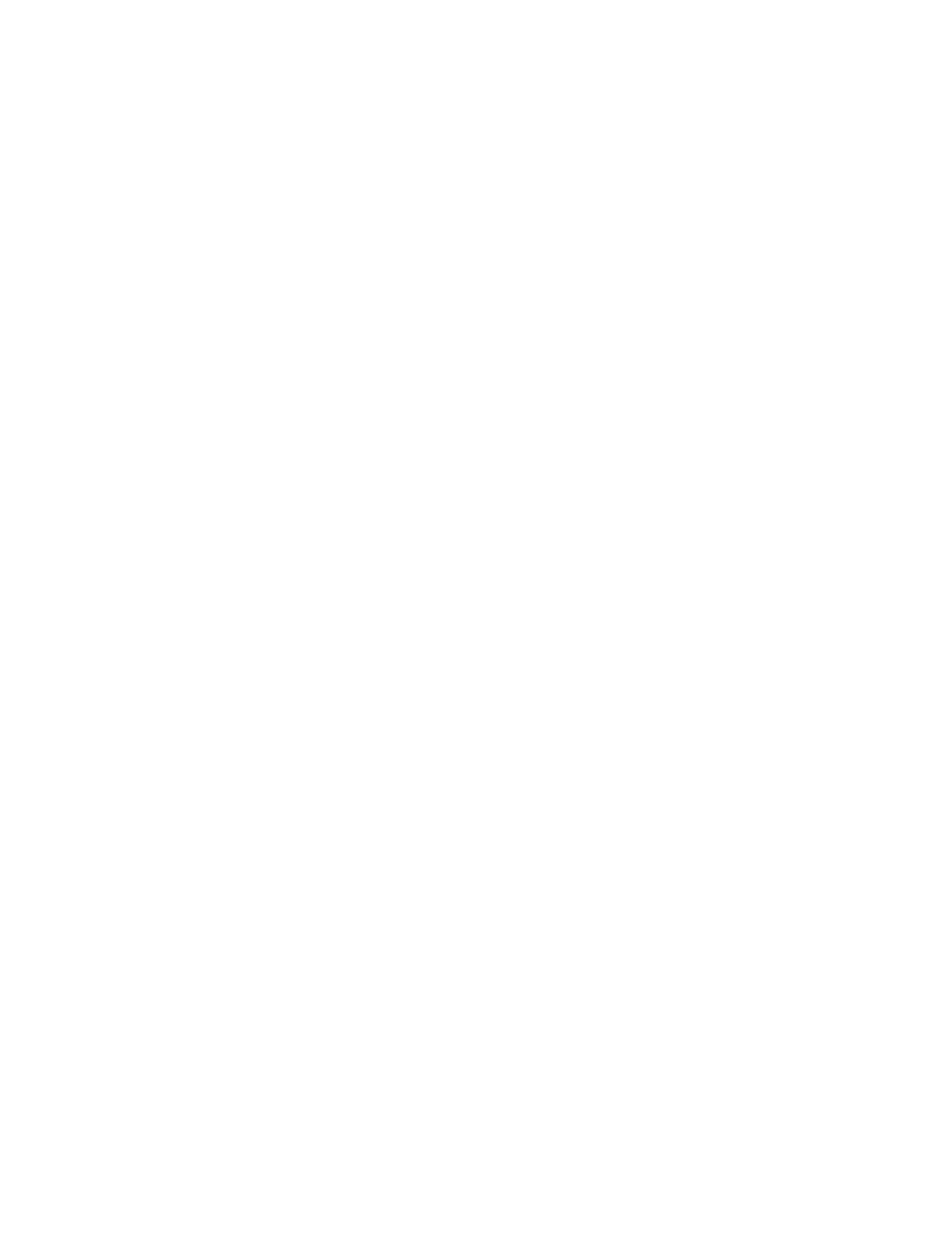## **Livestock Infertility and its Management**

#### **Preamble**

Livestock serves as one of the main pillars of India's agrarian economy, food and nutritional security and livelihood. Its ownership is predominantly egalitarian with highly pro-poor growth potential. India possesses the highest 15% cattle population of around 199 million in the world. Buffaloes with 105 million population form a third of the total such cattle and contribute more than 55% of the milk. Farmers prefer buffaloes over cattle, being a triple purpose animal contributing milk, draught and meat. The buffalo milk also fetches higher price due to higher fat content. It can utilize poor quality roughages and is capable of adjusting to wet conditions better than cattle.

Sheep and goat are also important livestock species in India, especially in the arid/ semi-arid and mountainous areas. While sheep are mostly reared for wool and meat, goat provide both milk and meat. Backyard pig farming systems is also practiced as part of the mainstream farming in Kerala, Goa, North-Eastern States and by socially weaker sections and tribals in Jharkhand solely for meat. The domestic demand for livestock products is going to increase substantially in the years to come. There is also a good export potential for livestock products.

Good reproductive performance is essential for efficient livestock production, therefore, livestock improvement programs should aim to increase reproductive efficiency. The females must grow rapidly to attain sexual maturity, initiate estrous cycles, ovulate and be mated by fertile males or artificially inseminated at the proper time. Improved buffalo and zebu cattle production in particular, could significantly enhance the economy and living standards of farmers in India. There are at least 30 different zebu breeds in India. Sahiwal, Red Sindhi, Gir, Kankrej and Tharparkar are predominant dairy breeds. The average lactation yield of these breeds is around 1800 litres in a 305 days lactation period. However, most of the cattle in India are of the nondescript types which yield very little milk. In an effort to increase milk production, cross breeding of zebu with exotic breeds has been carried out. The average milk production over a 305 days lactation period of milch buffaloes ranges from 1500 – 2500 litres. Better adaptation of buffalo and zebu to tropical climates and disease resistance ensures their place in the future of world agriculture facing the challenge of global warming due to climate change.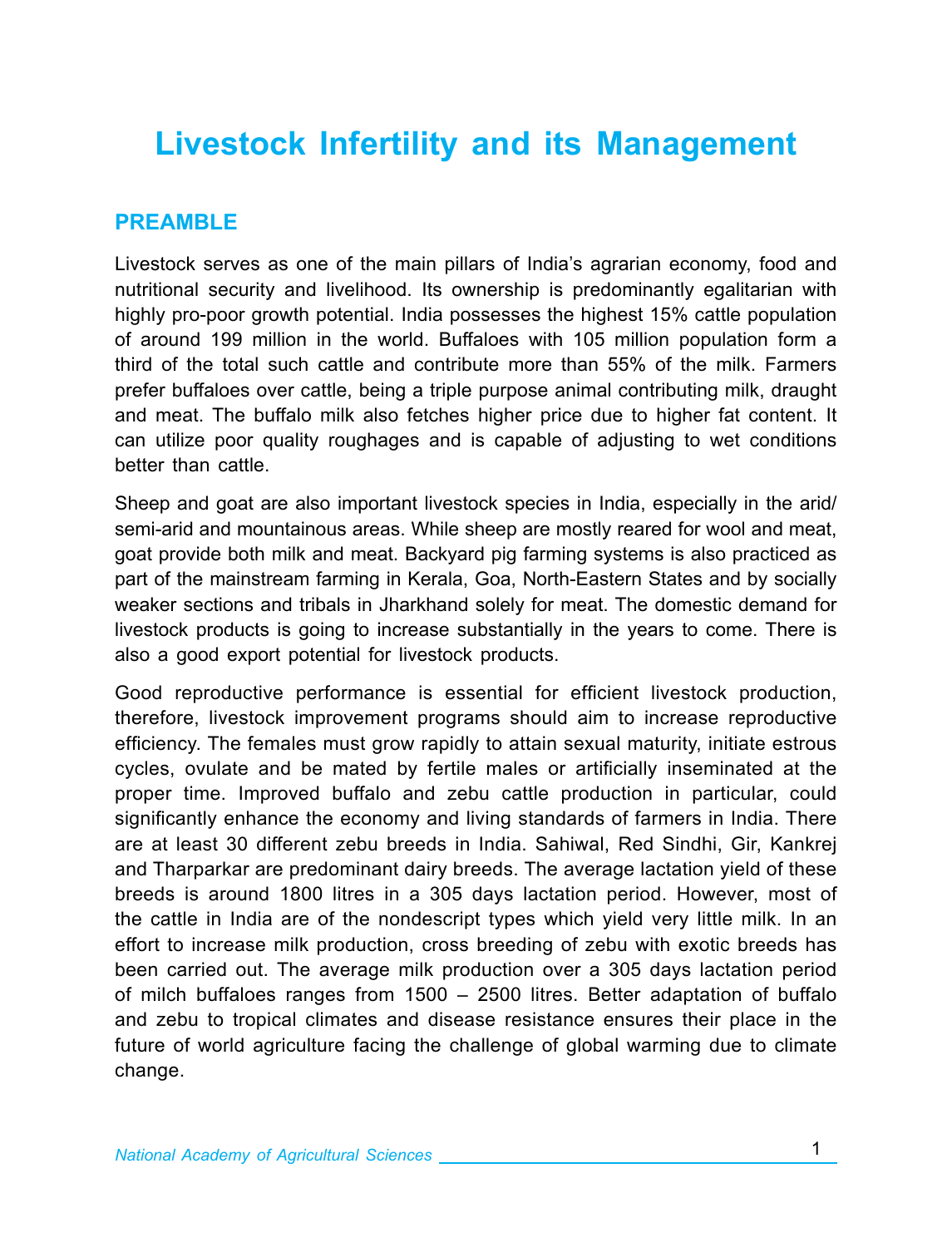Perusal of Livestock Census reveals that there has been a significant decline in cattle population from 204.58 million in 1992 to 198.88 million in 1997 and 185.13 million in 2003. Interestingly, there has been a consistent increase in buffalo population from 84.21 million in 1992 to 105.34 million in 2007 indicating preference for buffalo rearing among farmers. The Indian Dairy scenario is constantly looking ahead and promises to take greater strides in making dairying more remunerative to the farmer. However, there are serious bottlenecks in our quest for making livestock rearing a profitable venture. These issues are flagged here.

#### **Issue 1. Poor fertility among Indian Livestock**

Anestrous and repeat breeding in buffaloes and bovines are two of the most serious reproductive problems affecting 30-40% of the total cattle and buffalo population. This results in a loss of 20-30 million tonnes of milk annually which translates to a loss of nearly Rs. 50000 crores annually. At a micro level, each missed heat is a missed opportunity incurring a loss of milk production for 21 days, with additional cost of feeding and maintenance. Artificial insemination (AI), which is a normal practice in cattle, is not as successful in buffalo, especially in hot summer months, because of the weakness of oestrus symptoms and the variability of oestrus length, which make oestrus detection very difficult. The usual weak symptoms of oestrus in the normal breeding season (September to February) become even weaker during hot months of summer. Failure to detect oestrus and time of onset of oestrus in buffalo considerable percentage of oestrus cycles are left uncovered resulting in increase of unproductive period which adversely affect economics of livestock production.

Several studies have attempted to understand the reproductive physiology of buffalo and the factors affecting its behaviour. These have been adequately reviewed (Madan and Prakash, 2007). During the last two decades, considerable attention has been focussed on reproductive endocrinology, with the aim of developing models to improve reproductive efficiency, particularly when using controlled breeding techniques. The techniques of ovsynch and heatsynch protocols for estrous synchronization for enhancing fertility in cattle are well documented (Pursley *et al.*, 1995; Pancarci *et al.*, 2002). The approaches to ameliorate infertility in buffaloes includes the application of ovsynch and heatsynch estrus synchronization protocols followed by fixed time AI both at farm (Paul and Prakash, 2005; Mohan *et al.*, 2010) and field levels (Prakash, 2011); the average success rate for conception being around 50% at fixed time AI and AI at subsequent estrus (both inclusive). Additionally, 30-40% of anestrus buffaloes become cyclic using these protocols giving a hope to the farmers for getting them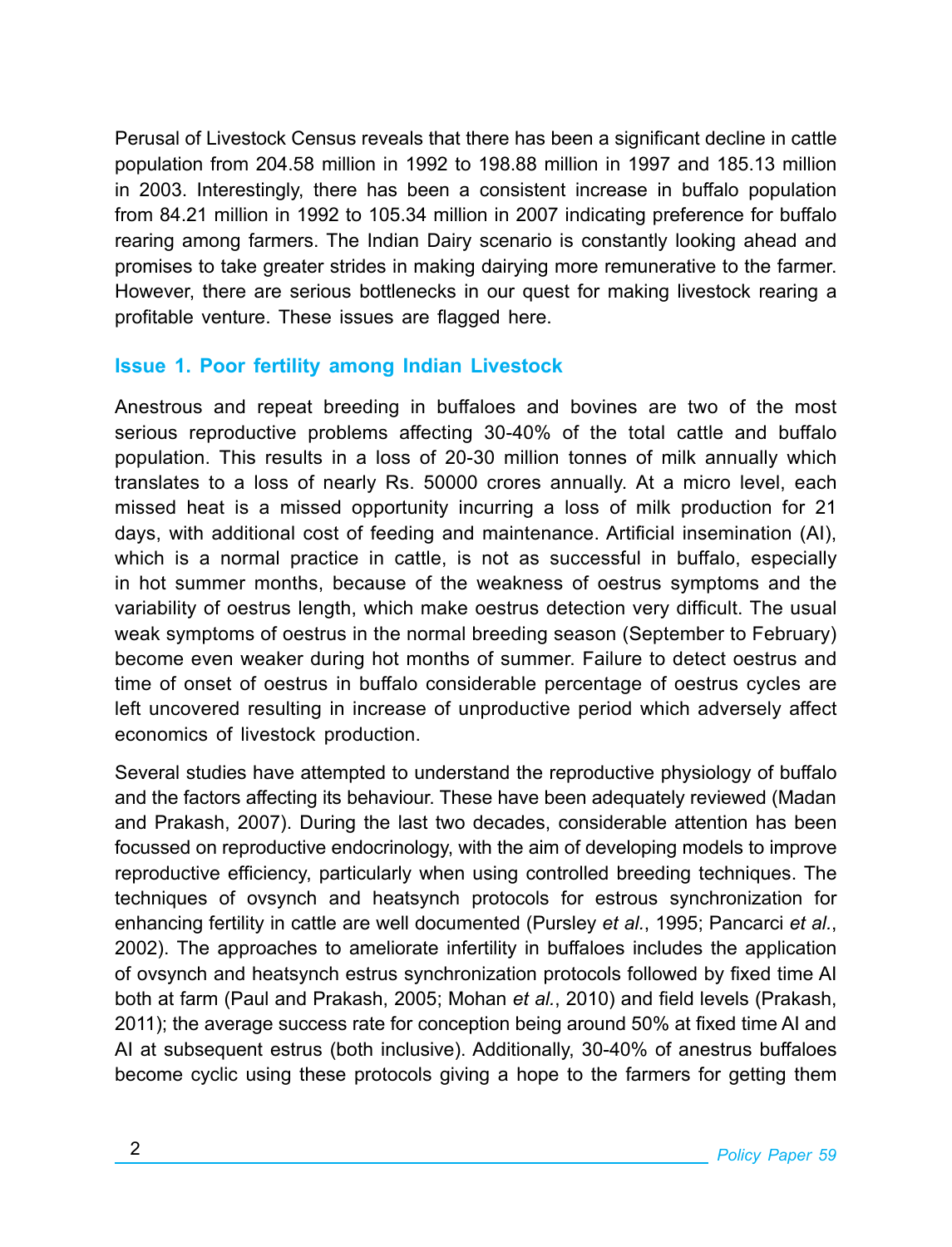pregnant at some stage later. The challenge is to apply these techniques in the small holder livestock system under Indian conditions.

#### **Issue 2. Delayed puberty in buffalo and cattle**

In organized farms of defined breeds of buffaloes the first signs of estrus occur at 24– 36 months of age and nearly 280 kg body weight. In non-descript buffaloes the first estrus appears at a comparatively higher age. Once estrous cycles are initiated, subsequent estrus appears with normal regularity. The first calving of buffaloes occurs at a body weight of around 480 kg generally between 33 to 45 months of age although many do not calve until much later. Zebu heifers attain puberty earlier-around two years of age at about 250 kg body weight. Puberty occurs much earlier in crossbred cows at around 15 – 18 months of age. As such, age of puberty/ sexual maturity within the breed is more a function of growth than of age. Hence breeding, feeding and management should be directed towards attaining faster growth.

#### **Issue 3. Deficiency of availability of genetically superior bulls and proper artificial insemination.**

Although India possesses the largest breeding infrastructure in the world with 60 frozen semen stations and more than 77000 AI centres, the average productivity of cows and buffaloes is still very low (Mishra, 2010). This is mainly because the bulls used for breeding do not possess high genetic superiority and there is rampant use of bulls with poor pedigree. More than 80% of our bovine population is still non-descript and the breed improvement programs have hardly taken off. Artificial Insemination though in existence for over 60 years in our country has only covered 20% of our breedable livestock so far. The conception rate for A.I. is very poor. A.I. facilities are not available at the farmers' doorsteps. Semen available for A.I. is generally not of required quality. There is shortage of qualified para-veterinarians. We have learnt a lot from our past failures. Farmers must be provided incentives to use A.I. program. An A.I. program should always be an essential part of an integrated livestock development programme for obtaining high yielding livestock, and hence, should never be implemented on its own.

#### **Issue 4. Infertility among crossbred male cattle**

In order to augment the milk production in India the crossbreeding of our indigenous breeds (*Bos indicus*) with European breeds *(Bos taurus)* was adopted in the seventh decade of the last century. Application of artificial insemination has made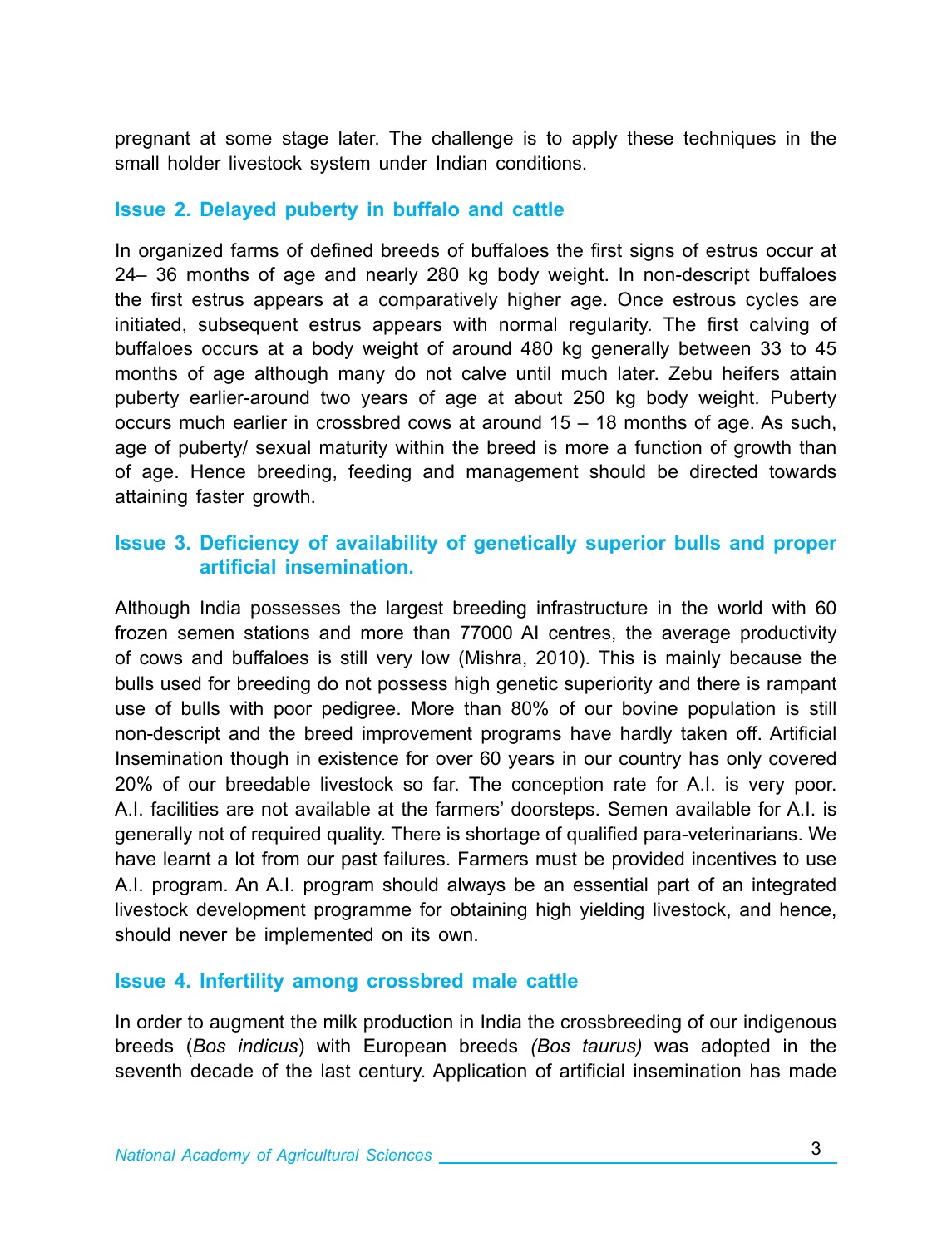crossbreeding between *Bos taurus* and *Bos indicus* populations very widely possible for substantial increase in milk yield. However, the male crossbred offsprings are often inferior to purebreds in semen production. The proportion of males reserved for breeding and reaching successful freezing stage was lowest (29%) in Karan Fries (cross between Sahiwal or Tharparkar with Holstein Freisian cattle) and highest (45%) in Sahiwal cattle and poor semen quality was an important reason of disposal in Karan Fries bulls (Chauhan, 2007). Poor semen quality was found to be the main reason of disposal in adult Karan Fries crossbred bulls above three years of age (Chauhan, 2007). A large number of Frieswal bulls (63.41%) produced non freezable quality of semen with a very high occurrence of abnormal spermatozoa in the semen ejaculates.

#### The reason for infertility in crossbred males appears to be genetic in nature *and requires investigation at chromosomal, endocrine and molecular levels which are indicated separately.*

#### **Issue 5. Nutritional deficiency and imbalance**

Insufficient feed and fodder resources to fulfil the nutritional requirements of dairy animals is a very important cause for poor reproductive efficiency. In conditions when sufficient nutrients, particularly energy are not available to the lactating cows and buffaloes a loss in body condition results causing decrease in milk production and reproductive activity is compromised. In pregnant cows the end result is under weight calves and open period postpartum is prolonged. Fertility of the cows decline when their body condition score (BCS) drops to below 4; especially at calving and when they go into breeding season in poor condition. Energy deficient diet during advanced stage of pregnancy followed by the additional requirement of energy for high milk production in early stages of lactation results into negative energy balance. This condition delays onset of estrous cyclicity. The transition period of cows and buffaloes from 3 weeks before to three weeks after calving is very important. It is characterized by marked changes in metabolism as the cow prepares for parturition and lactogenesis. Energy requirements for maintenance and pregnancy of dairy cattle increase 23% during the last month pre-partum. Dry matter intake of late gestation cows can decrease approximately 30% prior to calving (Bell, 1995; Grummer 1995). Depending on the severity and duration of the decrease in intake, cows can experience negative energy balance prior to parturition. Inadequate energy intake causes mobilization of body lipids, which increases the concentration of NEFA in serum, and in turn can cause hepatic lipidosis if mobilization is excessive (Grummer 1995). Hepatic lipidosis decreases the glycogenic capacity of hepatocytes (Cadorniga *et al.*, 1987) and predisposes cows to postpartum metabolic diseases. Moreover,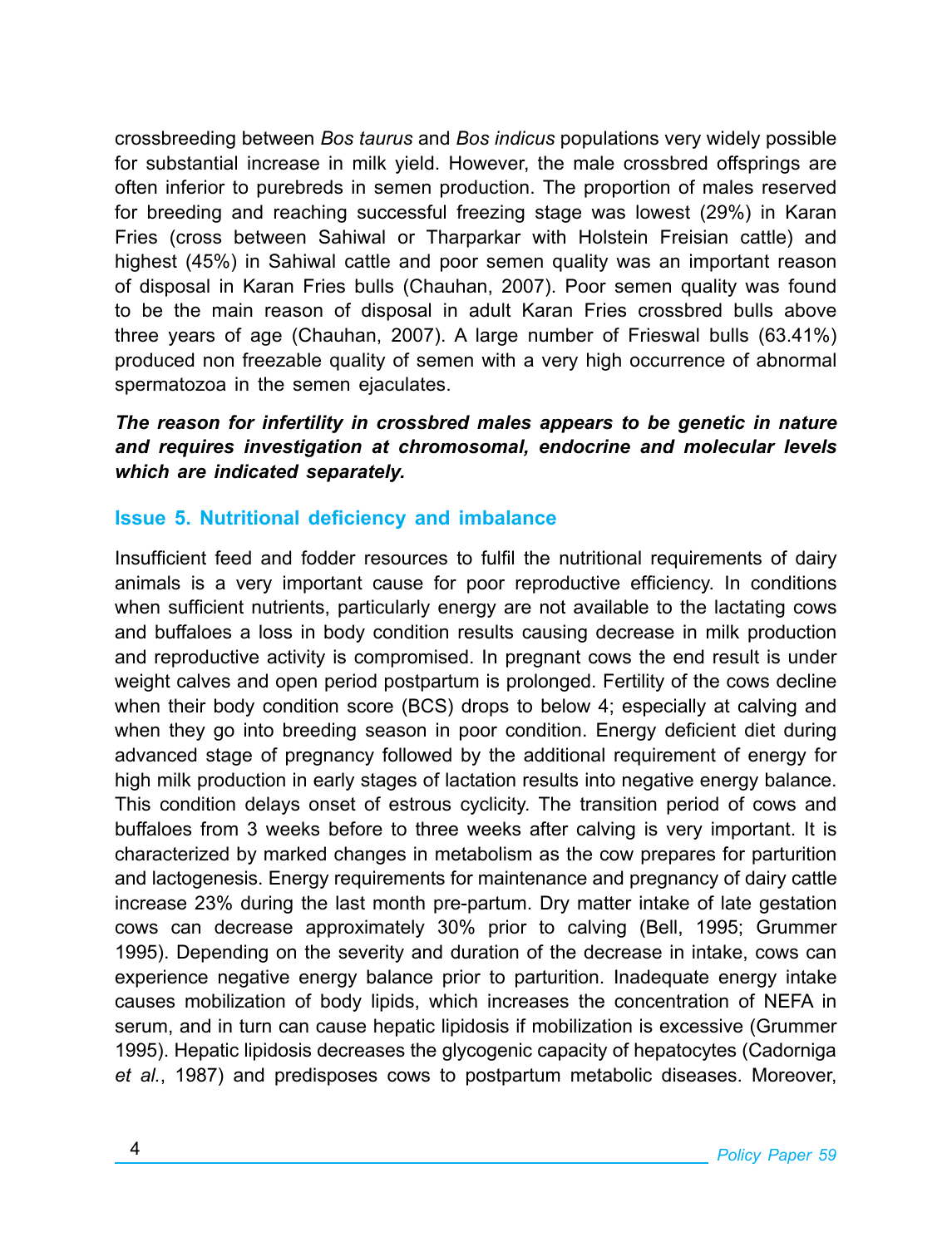elevated NEFA pre-partum is a risk factor for dystocia, retained placenta, ketosis, displaced abomasum, and mastitis in the peri-partum period (Dyk *et al.*, 1995).

Researchers (Grummer, 1995) have suggested that increasing the energy intake during the transition period may have positive effects on the health, lactation, and reproductive performance of high producing lactating cows. However, feeding a more energy-dense diet does not guarantee that cows will consume more calories, because energy-dense diets decrease feed intake in some situations (NRC, 1985). Therefore the approach may be to increase the energy and protein density of diets for cows in the last 3 weeks of gestation that would increase energy intake and decrease in the loss of body tissue and concentration of NEFA in plasma prepartum, decrease liver fat content at parturition, and increase in subsequent milk production.

The overall consequences of inadequate intakes of energy, protein, vitamins and minerals have been presented in Table 1 showing that reproduction is impacted most by these deficiencies.

| <b>Nutrient consumption</b> | Reproductive consequence                                                                             |
|-----------------------------|------------------------------------------------------------------------------------------------------|
| Inadequate energy intake    | Delayed puberty, suppressed oestrus and ovulation,<br>suppressed libido and spermatozoa production   |
| Inadequate protein intake   | Suppressed oestrus, low conception, foetal resorption,<br>premature parturition, weak offspring      |
| Vitamin A deficiency        | Impaired spermatogenesis, anoestrus, low conception,<br>abortion, weak offspring, retained placentae |
| Phosphorus deficiency       | Anoestrus, irregular oestrus                                                                         |
| Selenium deficiency         | Retained placenta                                                                                    |
| Copper deficiency           | Depressed reproduction, impaired immune system, impaired<br>ovarian function                         |
| Zinc deficiency             | Reduced spermatogenesis                                                                              |

#### **Table 1. Influence of inadequate dietary nutrient intake on reproduction in cattle (Corah 1988).**

Imbalance in the ratio of energy and protein in the diet adversely affect the reproductive efficiency. However, protein overfeeding can adversely influence reproductive efficiency. High protein feeding in cattle led to elevated ammonia concentration in the rumen and ultimately decreased the conception rates and increased the calving to conception period (Ferguson and Chalupa, 1989). Excess crude protein is degraded to ammonia by ruminal microbes, absorbed into the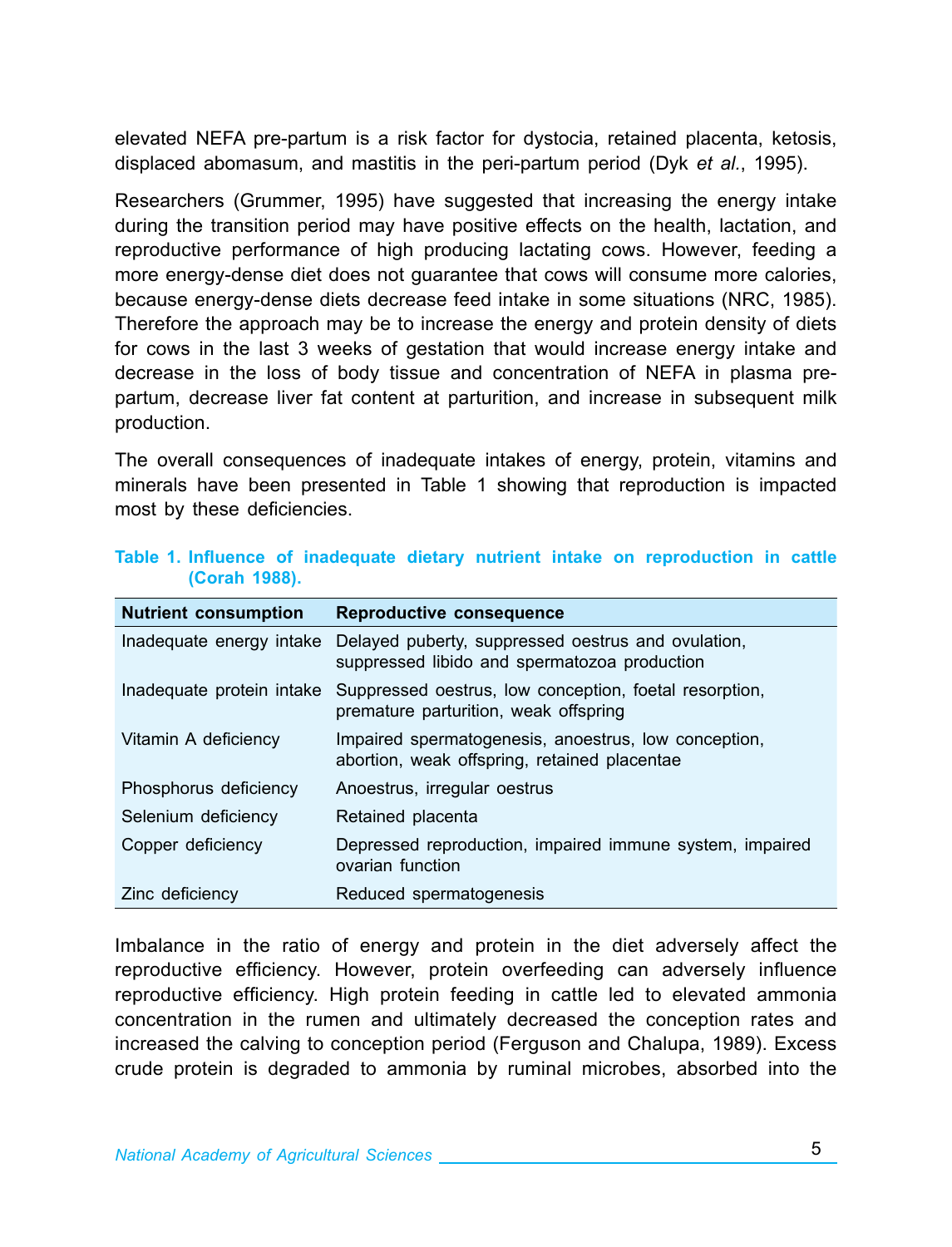portal blood and rapidly converted into urea by the liver. Concentrations of plasma urea nitrogen above 19 mg/dl have been associated with lowered pregnancy rates in dairy cows (Dunlap *et al.*, 1997). *The problem of high protein diet feeding is, however, not the cause of low reproductive efficiency in India as it is not practiced here.*

Another major cause of low reproductive efficiency in cattle and buffalo is micronutrient deficiency and imbalance. The deficiency and imbalance of micronutrients in the soil results in deficiency in feed and fodder and hence also in animals consuming the fodder. The micronutrient status of soil, water, feed and fodder and animals have been mapped for almost all parts of the country. The area specific mineral salts for different zones have been developed. Feeding of area specific mineral mixture to animals has been seen to be beneficial in ameliorating infertility conditions.

#### **Issue 6: Livestock infertility due to infectious diseases**

Some infectious agents, such as bacteria, viruses, fungi and mycoplasma are also known to interfere with reproduction. Bacterial infections of the uterus, vagina and vestibulae can lead to anestrus, repeat breeding, delayed return to oestrus after mating, early embryonic death and, sometimes, abortion. However, nearly half of the cows are still capable of breeding, indicating that pathological conditions do not necessarily render cows permanently sterile. Their seriousness depends on the location of the infection. Many diseases can be substantially reduced by vaccinations. Infected animals may require to be eliminated to prevent spread of infection. Pathological causes due to infectious diseases are responsible for about 25% of cases.

The important diseases which are responsible for infertility and abortion in livestock are brucellosis, infectious bovine rhinotracheitis, leptospirosis, listeriosis, salmonellosis, chlamydiosis, campylobacteriosis, trichomoniasis, epizootic bovine abortion, mycotic abortion, corynebacteriosis, neosporosis, foot and mouth disease, etc. *Brucella abortus-* the pathogen which causes brucellosis has an affinity for uterus resulting in abortion. In trichomoniasis, abortion occurs in the early pregnancy. *Leptospira pomona* leads to abortion in 6 months to full term of pregnancy. In listeriosis, abortion takes place at approximately 7 months of pregnancy. Infectious bovine rhinotracheitis virus affects reproductive system as well as respiratory system. Abortion has been reported in lambs due to foot and mouth disease virus. The foundation of an accurate diagnosis of reproductive loss due to infectious pathogens facilitates prudent use of immunization and biosecurity to minimize reproductive losses.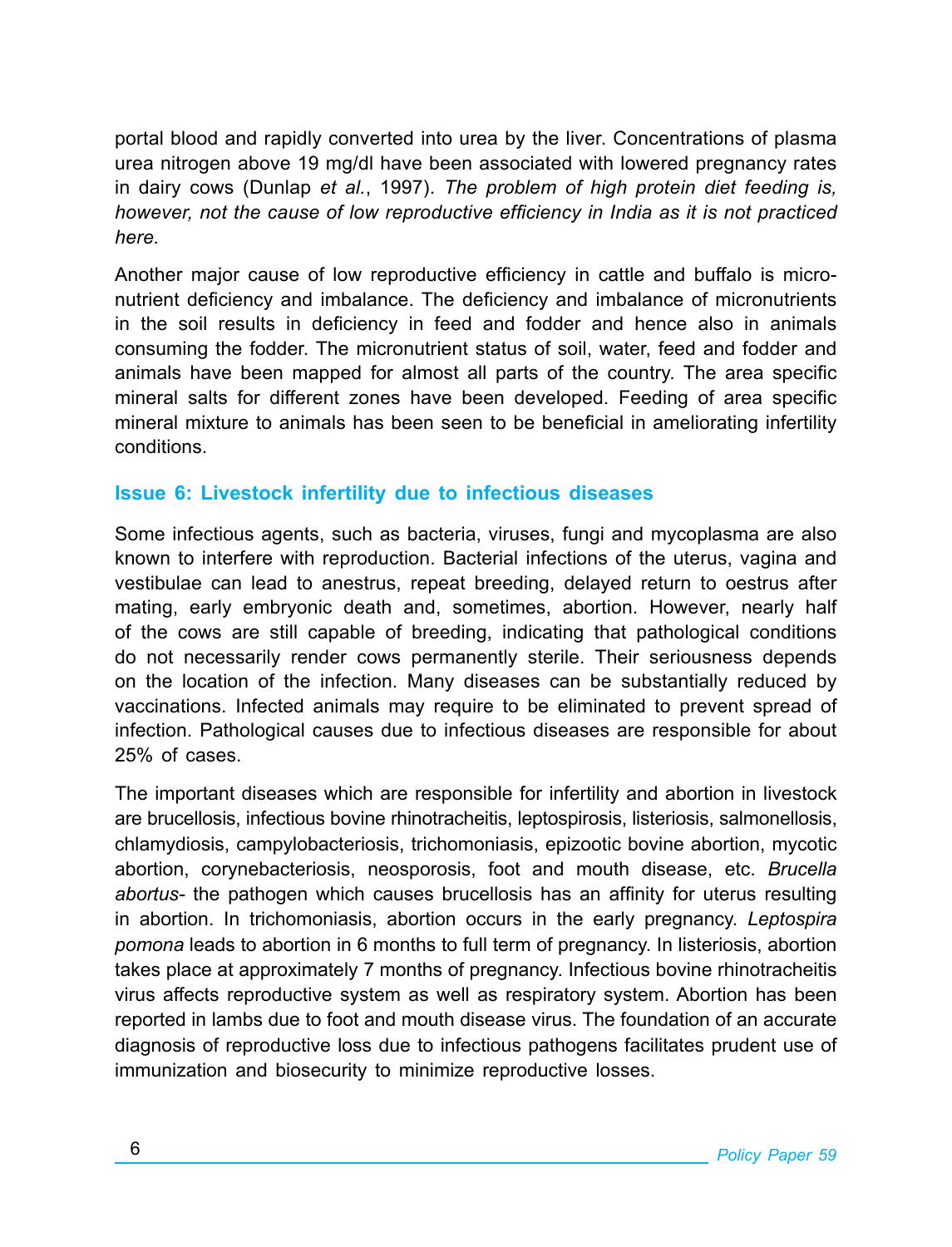#### **Issue 7. Lack of strategies for implementation and transfer of modern biotechnologies to endusers**

Serious inroads have been made in embryo biotechnology research with tremendous progress in basic embryo transfer (ET) techniques, *In-vitro* maturation of oocytes and invitro fertilization and production of buffalo calves by IVF technology. India became the first country to produce the first IVF buffalo calf as early as in 1991. Embryo biotechnologists at NDRI also made history by producing 3 buffalo calves by hand guided cloning techniques during 2009-11. Scientists in India are also at the forefront of stem cell and ET technology research.

It is now more than 20 years since the advent of ET technology in our country. This is a time for introspection. While we need to encourage our scientists to develop new potential biotechniques our Government agencies must not forget that the technologies our scientists have so painstakingly developed are confined only to publications and laboratories.

Transfer of technologies developed by scientists to the livestock owners is very weak. Small holding livestock farming system is the backbone of our milk production in India. Almost 80% of the milk is produced in the unorganized sector scattered throughout the country. The technologies developed in breeding, feeding, management and health cover do not reach out to the livestock rearers as the majority of them are small, marginal and landless farmers. There are three main reasons for this problem:

- i. Extension and agriculture are state subjects and states are not bound to adopt policies of central government. Breeding policy for cattle and buffaloes is neither very clear nor adopted by states.
- ii. Many technologies developed by our scientists are not targeted to the needs of small holding livestock owners. The adoption of such technologies in feeding management and health cover is therefore low.
- iii. Majority of our livestock owners are resource poor and cannot afford to divert finances for improvement of animal husbandry practices adopting new technologies.

The cost of fertility enhancing drugs and hormones is prohibitively high and beyond the reach of the common farmer for treating his livestock as these drugs and hormones are imported and hence costly. Various therapeutic methods to correct the problem of infertility are based on ayurvedic, small molecule, recombinant protein based or peptide-based drugs. Pharmaceutical industry has grown enormously in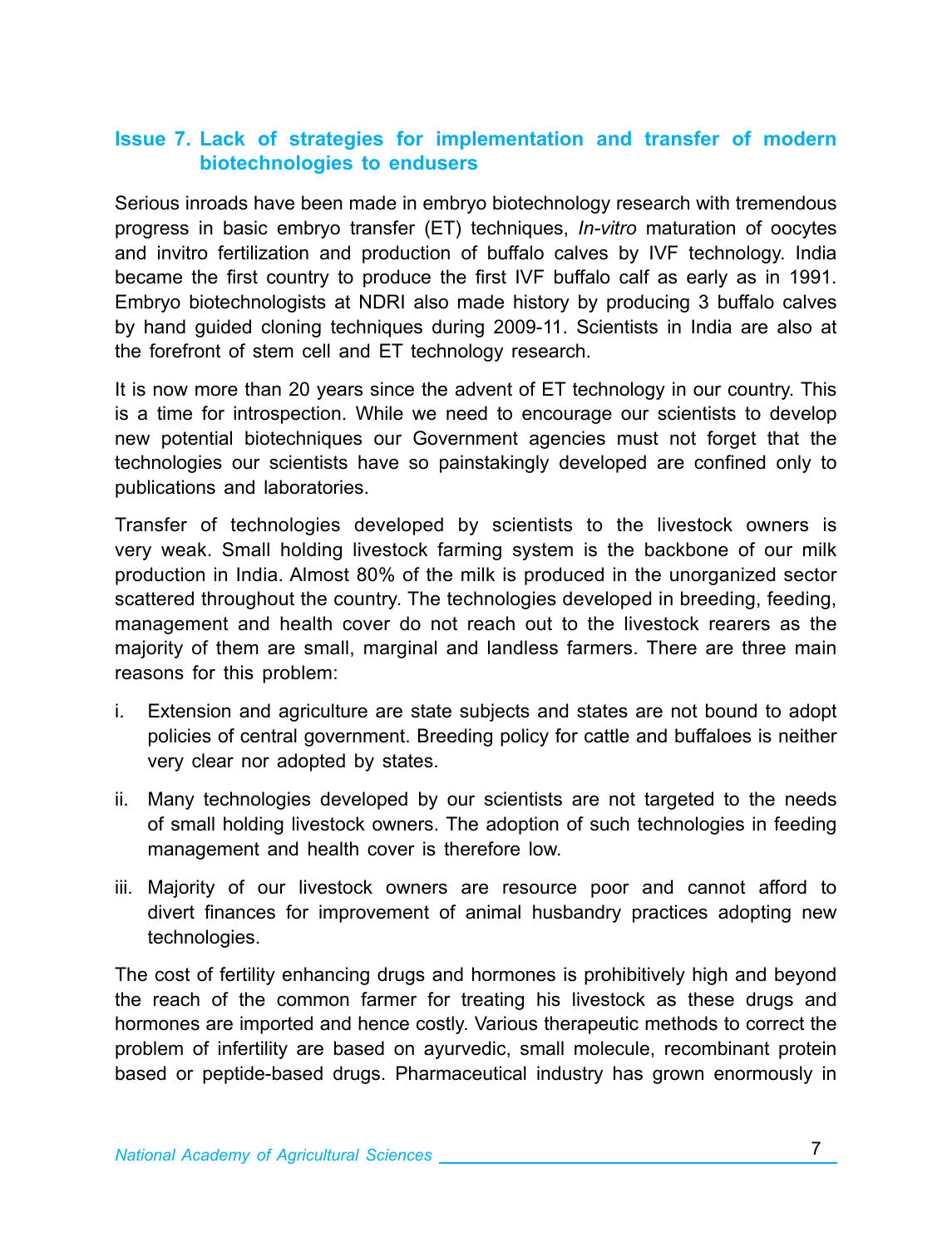recent years in human healthcare in our country. Similar drivers for growth in the veterinary pharmaceutical industry is essential. Our country is very rich in terms of expertise in recombinant technology and peptide synthesis. Yet we continue to be dependent on imports. Until the country produces these drugs indigenously, it is unreasonable to expect a significant improvement in increasing fertility at national. Herbal remedies need to be explored to overcome some of the problems adversely influencing reproductive performance of livestock.

#### **Scope for scientist-industry interaction for improving productivity**

The brainstorming on fertility improvement and management assumes great significance for finding solutions to bridge the gap between available knowledge and its application at the farmers' doorsteps. Several techniques have been developed for enhancing production and reproduction in livestock. Unfortunately, most of these have not yet been adopted at large scale which is imperative if they are to make an impact on increasing productivity and thereby enhancing farmers' incomes. Perhaps the main reason for research efforts not reaching the farmers doorsteps is the lack of knowledge interaction between farmers, scientists and the industry. It is therefore essential for a collective thinking on the issues raised here and involve interaction between the state animal husbandry officers, scientists and even (if possible) the industry. This policy paper presents a consensus evolved at this important meeting.

#### **STRATEGIES FOR IMPROVEMENT OF REPRODUCTIVE EFFICIENCY**

It is essential that for increasing animal productivity, the reproductive efficiency of the animal is required to be optimum. Over the past two decades, a number of reproductive techniques have been developed at ICAR research Institutes as well as state Universities, in addition to the biotechniques including artificial insemination and embryo transfer technique. These include biotechniques of estrus induction and synchronization, endocrine analysis of body fluids for fertility improvement, multiple ovulation and embryo transfer, IVF and simple hormone assay procedures (by radioimmunoassay and non radioactive assays such as enzyme-immuno-assays) etc. Expensive hormone antiserum (progesterone) has also been produced indigenously, which has reduced the cost of the test. However, these techniques are still restricted to research institutes. The knowledge however, need to be propagated nationwide by providing necessary training. One can not comprehend any success in adopting specific breeding policies if proper infrastructural facilities are not developed at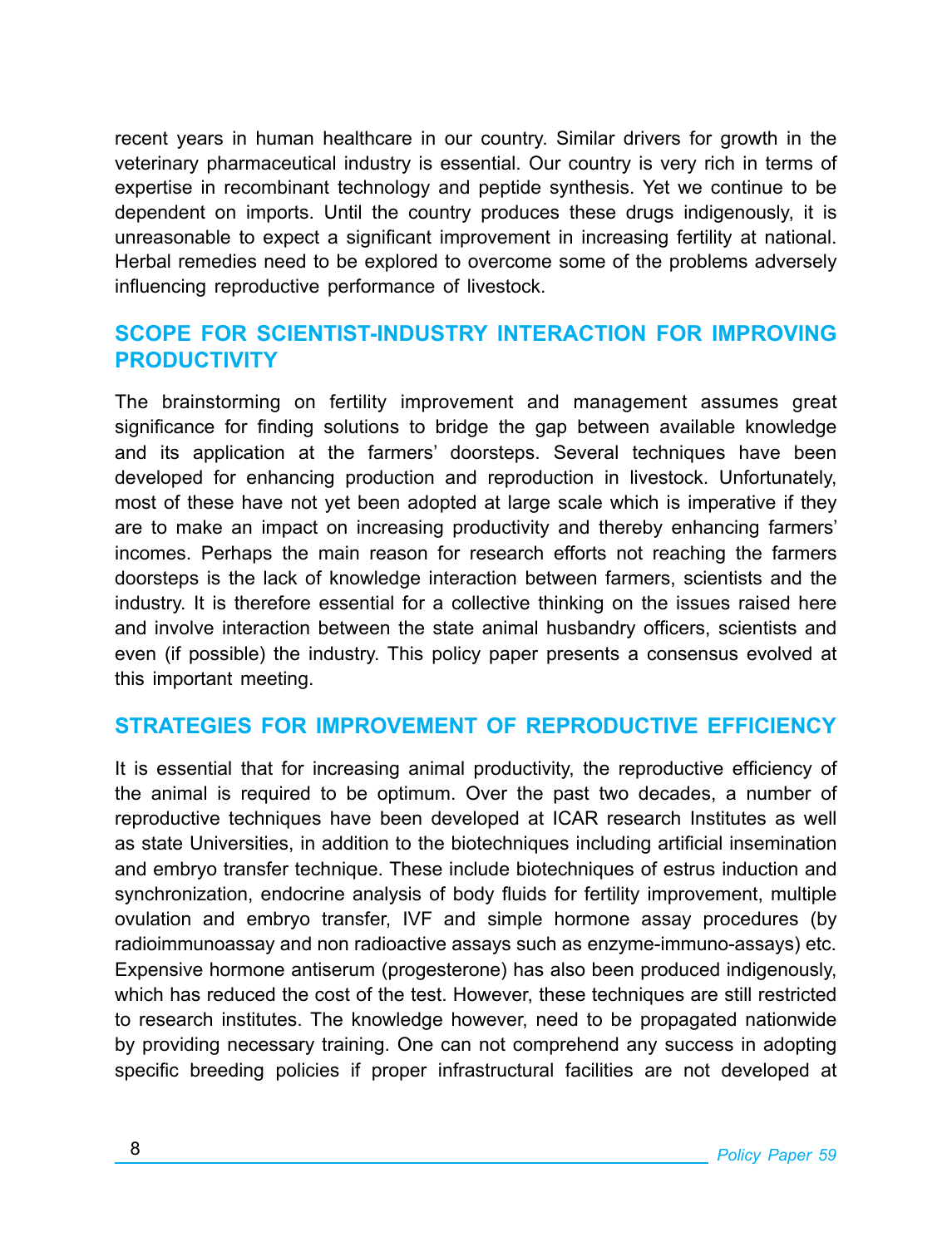grassroot levels. In this context, it is pertinent to suggest certain improvements, which can considerably bring about a quantitative change in enhancing reproduction leading to higher milk production.

#### **1. Feeding strategies to meet optimum nutrient requirements.**

- $\triangle$  Developing feeding strategies for faster growth is essential for the onset of puberty at an early age. Since majority of small and marginal farmers and landless farmers are resource poor, they cannot afford feeding of concentrates to their animals. Crop residues used as the main source of feed are supplemented with green fodder and/concentrate ingredients. It has been demonstrated that feeding nutritive fodder as well as silage or hay of can meet the nutrient requirements of majority of medium milk producing animals. Availability of quality seeds of these crops is highly inadequate and farmers are unaware of some of the latest varieties of these crops and grasses.
- Ê Strategic feeding of deficient macro- and micronutrients together with fodder can improve fertility to a large extent. Based on the mapping of micronutrient status in soil, water, feed and fodder animals in different agro-climatic zones in each State of the country, area specific mineral mixture salts have been developed which need to be included in the animal's feeding regimen.
- $\triangle$  Proper feeding of cows and buffaloes to maintain good body condition score (above 4) during breeding period and to maintain optimum energy and protein balance during the transition phase will help in early commencement of cyclicity of estrus and conception rates.
- $\triangle$  Incorporation of low cost non cereal based rations like urea and molasses along with cheaper byproducts from cereals like deoiled rice bran in the ration can cut down the cost of feeding.
- $\triangle$  There are limited protein supplements available in the form of cakes/meals, which are not sufficient to meet the requirement of dairy animals. However, if these resources are treated suitably, their digestion in the rumen can be controlled and their efficiency of utilization for growth and milk production can be substantially increased. The advantages of feeding bypass protein for increasing efficiency of utilization of proteins, as well as supply of growth limiting amino acids like lysine and methionine to the small intestine are evident which can improve the rate of growth in high yielding animals.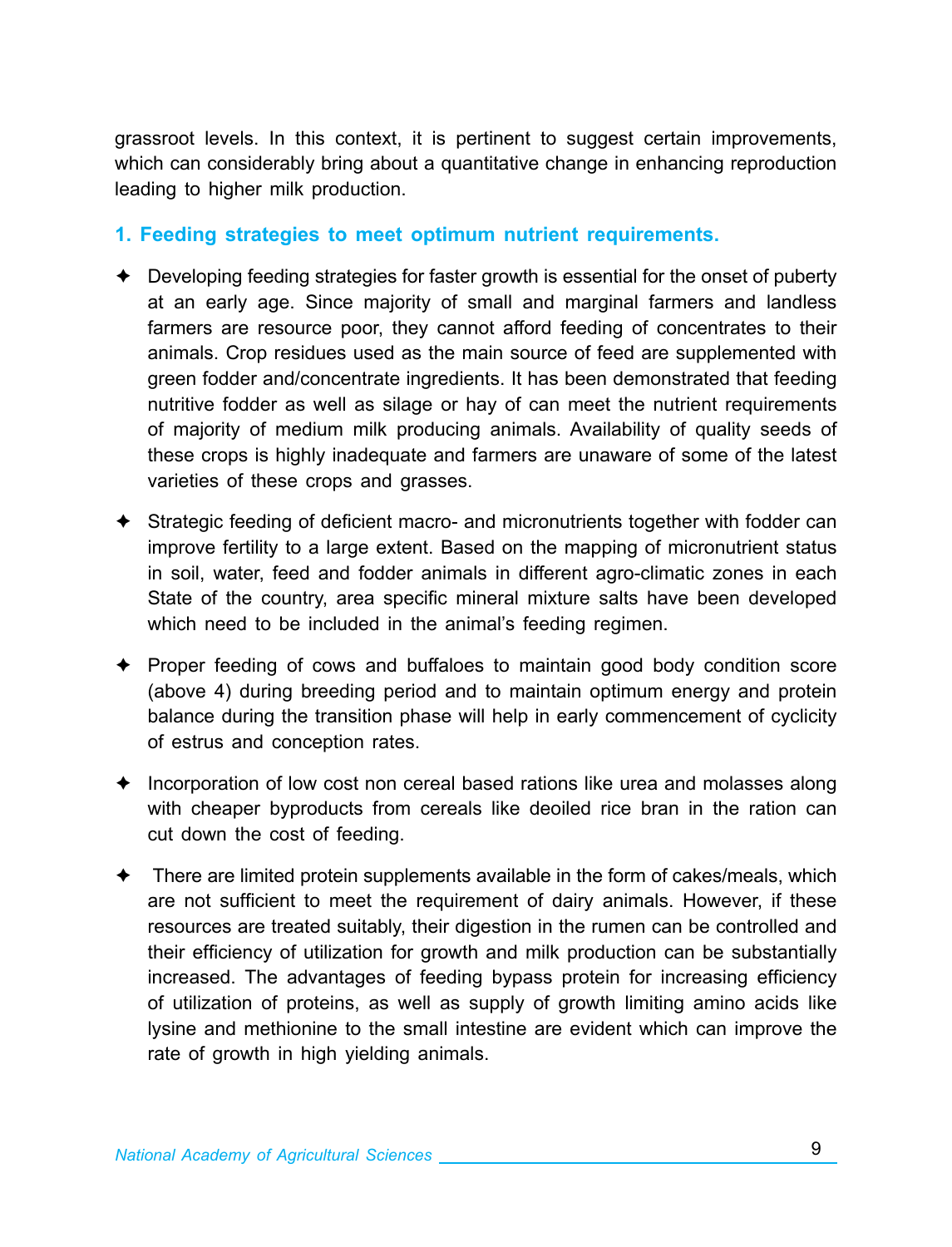#### **2. Appropriate management practices to improve fertility among cattle and buffaloes**

- $\triangle$  Efficient reproductive management is very essential for improving reproductive efficiency. An essential requirement for reproductive management is to have all records for every cow/buffalo indicating (a) date of birth (b) initiation of cyclicity (c) dates of insemination (d) number of calvings (e) abortion rate (f) parturition related problems etc. This will form an excellent database for suitable interventions for improving reproductive efficiency in cattle and buffaloes.
- $\triangle$  Efficient heat detection protects against extended periods of non-productivity. Cows and buffaloes should be observed visually or parading a teaser for 30 min intervals 2-3 times daily. Detection should be done during the quiet times of the day. Around sunrise and sunset are appropriate for heat detection since a higher percentage of animals exhibit estrus during the late evenings early morning hours especially in summers.
- $\triangle$  The heat stress during summer months should be ameliorated by provisioning appropriate animal housing and management practices which will reduce the incidence of silent heat.
- $\rightarrow$  Timing of insemination is important. Ovulation occurs about 30 and 42 h after commencement of heat in cows and Murrah buffaloes, respectively. Hence, it is advisable to follow the AM-PM rule i.e if the cows are reported in heat in the afternoon they are inseminated the next day morning followed by a second insemination 10-12 h later.
- $\triangle$  Buffaloes exhibit very high incidence of silent heat in summers. Application of effective ameliorative hormonal therapies viz. ovsynch and heatsynch protocols for estrus synchronization and fixed time AI which have been successfully demonstrated even in farmers' herds on a limited scale for improving fertility in repeat breeding and anestrus animals should be undertaken on a large scale by State Animal Husbandry Departments. The technologies can be very effective even in cycling buffaloes during summer months when heat expression is poor.
- $\triangle$  There is a need for developing enduser friendly technologies for monitoring the reproductive status of the animals. Hormonal monitoring is routinely used in organized cattle farming abroad. Modern endocrine technique of using progesterone estimation in body fluids (milk or blood) by radioimmunoassay or enzymeimmunoassay are routinely practiced in western countries for monitoring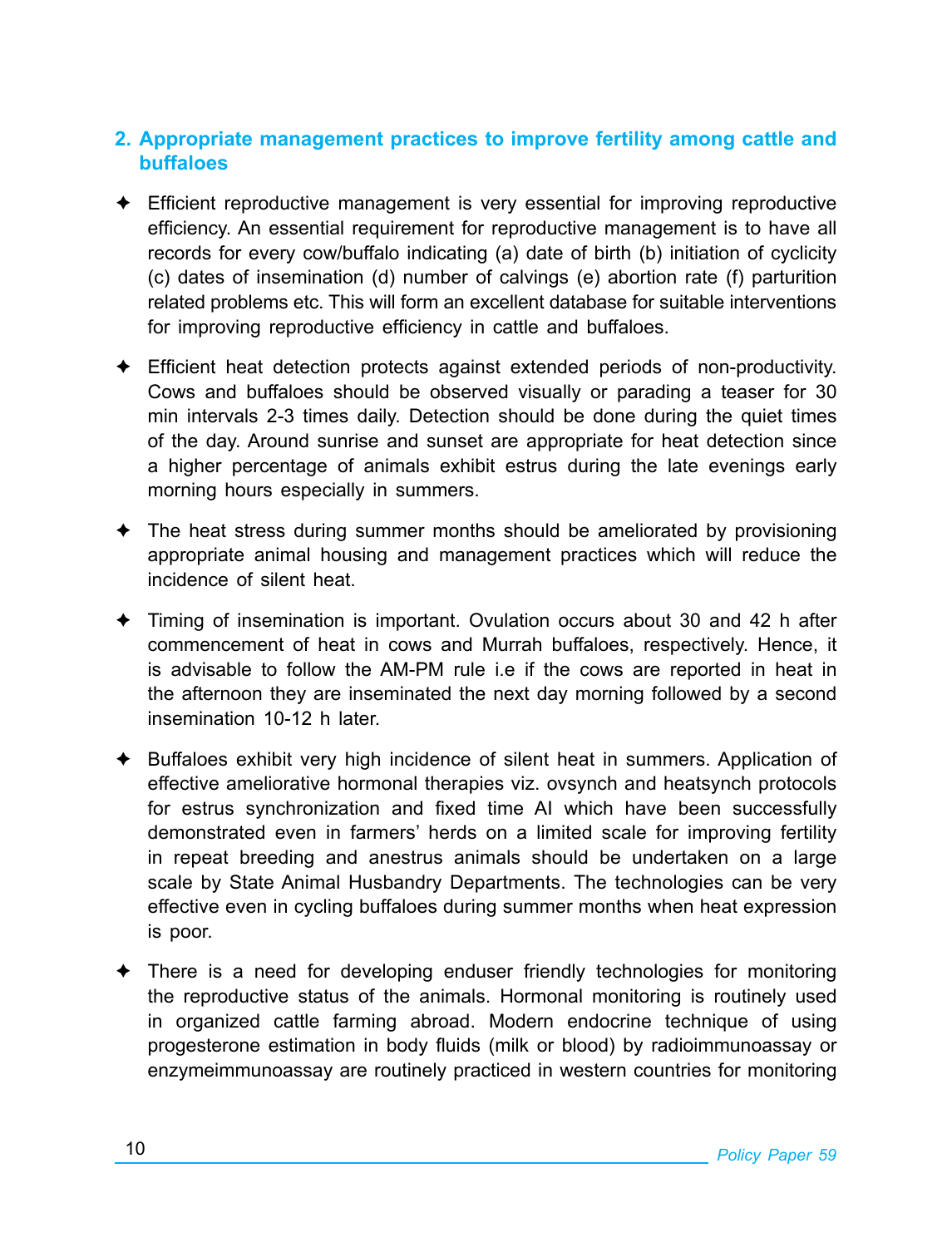reproductive status of herds. The technique is very useful in detection of functional ovarian abnormalities especially in buffaloes where palpation of ovaries for detection of ovarian structures (follicle/corpus luteum) is difficult. The information obtained using progesterone analysis in body fluids will help the field veterinarians to decide the correct line of therapeutic treatment of cows and buffaloes after obtaining the progesterone values in 6 samples collected twice weekly for 3 weeks. The mechanism for using this technology for small holder livestock systems scattered in villages prevalent in India needs to be evolved. Since hormone assay labs are limited to a few centres in a State, the samples (only 1-2 ml blood plasma/skim milk is required) can be sent to the centre by post and results declared telephonically.

#### **3. Improvement in availability of genetically superior females and bulls, good quality semen and artificial insemination services.**

Selection of genetically superior males and females should based on fertility status which can be known from reproductive records. Until such time when suitable molecular diagnostics are developed the important parameters for selection should include age at first calving and the calving intervals for females. This will also take care of the seasonal pattern as well as fertility at estrus, since regularly calving livestock will be those which maintain reproductive function with good fertility even during summer months. Selection should be for larger ovarian and testicular size in the two sexes. More intense requirement is in selection of males, where the genetic potential gets transmitted to a much larger population in the progeny.

- $\triangle$  There is a need for a large number of genetically superior breeding buffalo and cattle bulls of high milch breeds viz. Murrah, Surti, Nili Ravi, Jaffrabadi, Mehsana and Bunny (buffaloes) and Sahiwal, Tharparkar, Red Sindhi, Gir and Kankrej (zebu cattle) and Karan Fries and Frieswal (crossbred cattle). It is estimated that for breeding even 30% of the breedable population of our livestock there is a minimum requirement of at least 1300 proven crossbred bulls, 7000 indigenous bulls of cattle and at least 13000 buffalo bulls. Hence, for accomplishing the task of genetic improvement of cattle and buffalo resources in the country it is strongly recommended to
	- (a) Identify and establish breeding service organizations either government controlled at Centre and State levels or encouraging private entrepreneurship
	- (b) Identify specific operational areas/regions for the breed/genetic group/animal population to be improved upon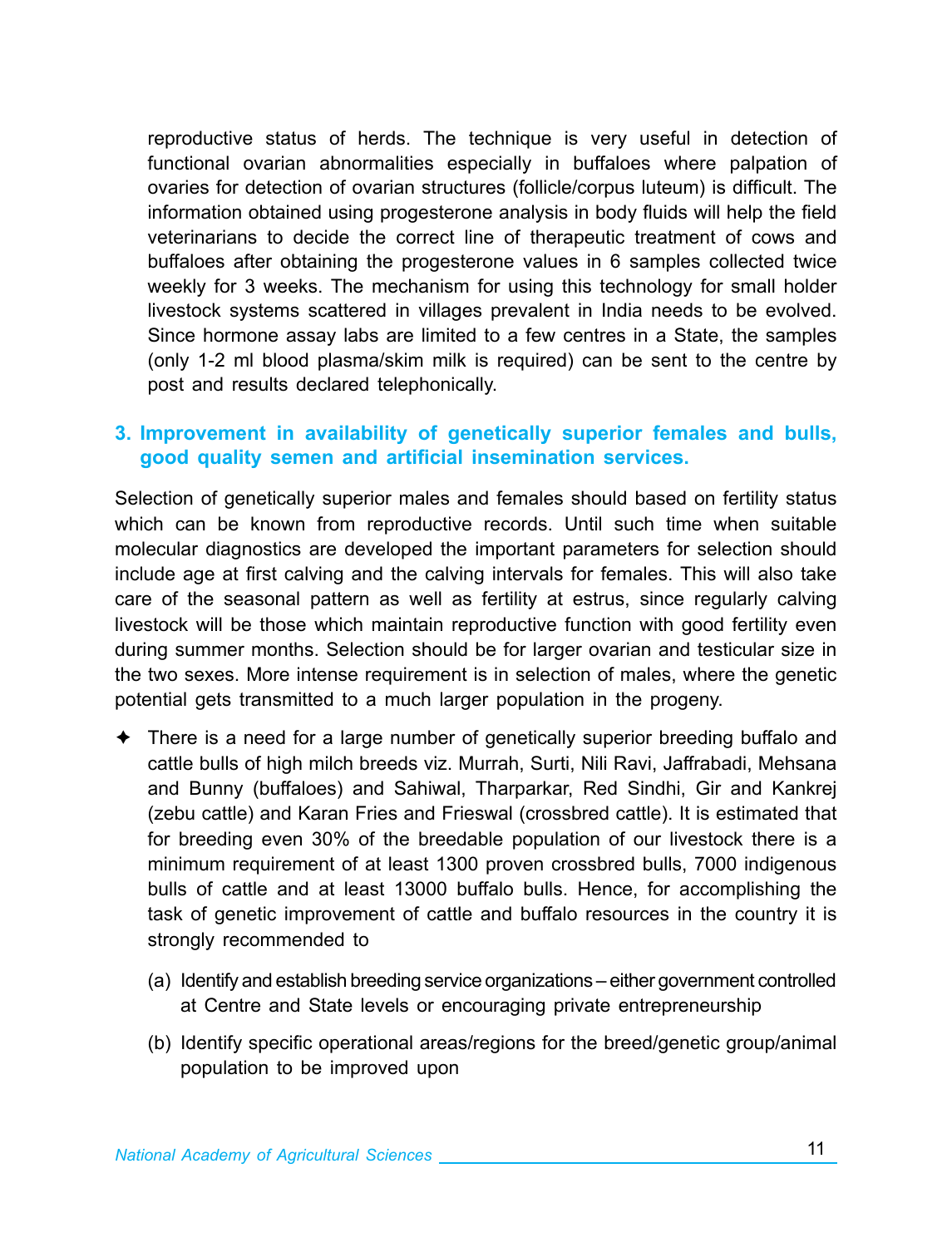- (c) Establish and strengthen breed nucleus herds/bull mother farms, young bull rearing centers, semen collection and cryo-storage banks
- (d) Establish data bank to carry out activities on animal identification and performance recording linked with progeny testing programme for selection of large number of high genetic merit bulls
- (e) Networking of breed-specific organized government/private cattle and buffalo farms and large progressive farmers' herds for testing of large number of breeding bulls and linking with performance recording and progeny testing of bulls under farmers' herds in rural setting.
- (f) For faster multiplication of superior germplasm and large-scale dissemination, selected organized nucleus breeding herds should adopt open nucleus breeding system with or without MOET and other emerging reproductive and genetic techniques
- (g) Form milk producers' co-operative unions/breed societies/NGOs for participation of farmers/breeders in the activities on breed development and improvement as their own programme.
- $\triangle$  Field veterinarians at AI centres should receive training on latest developments in breeding and reproduction management from time to time.
- $\triangle$  State Animal Husbandry Departments should undertake development of well equipped AI centres in all districts with one AI centre for about 1000 breedable cows and buffaloes.
- $\triangle$  Application of modern biotechniques of semen sexing, in-vitro fertilization and embryo transfer should be implemented for long term improvement of livestock germplasm. It is imperative that adequate trainings are imparted to field veterinarians on a regular basis by trained manpower available at research institutions viz. NDRI, IVRI, CIRB and SAUs on these techniques. Simultaneously, State Animal Husbandry Departments should undertake programs for setting up facilities for sexed semen storage, embryo transfer and IVF to utilize the trainings of the field veterinarians.

#### **4. Control of infectious diseases and improvement in health cover**

The important diseases which cause infertility and abortion in cows and buffaloes like brucellosis, leptospirosis, listeriosis, FMD etc. should be controlled. The vaccination and other preventive measures should be strictly followed to control these diseases.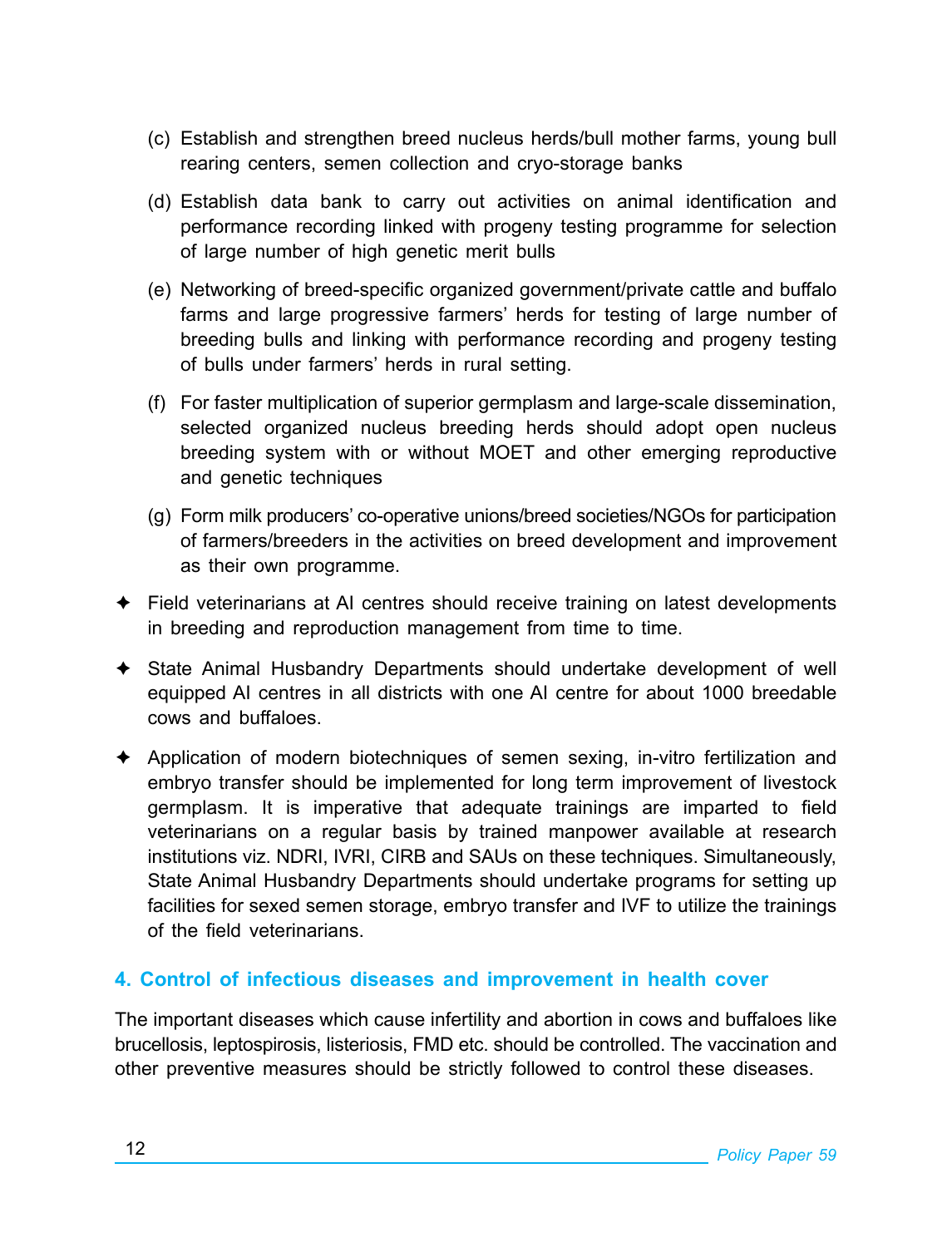#### **5. Strategic implementation of modern biotechnologies**

There is an urgent need for implementation of multiple ovulation and embryo transfer (MOET) selectively for faster multiplication of superior germplasm. Expertise for MOET is available in various SAUs and ICAR institutes. Besides, development of infrastructure for undertaking MOET, the State Veterinary and Animal husbandry Departments should encourage linkages with the Universities and ICAR Institutes by sending their veterinarians for training in MOET. These trained personnel will be provided the back-up support for further training from time to time to keep them updated with the latest developments in this technique. Bull mother farms to produce genetically superior bulls need to be established in different States. Public –Private partnerships may be more successful in this endeavor.

The hormonal preparations required for adoption of modern reproductive biotechnologies are not indigenously available. While the technology is available to produce these, effective mechanisms need to be set in motion to ensure an effective dialogue between the scientists and industry to produce them indigenously. Extremely potent hormonal preparations such as GnRH and prostaglandins etc. if produced indigenously, will considerably bring down the costs of treatment and make them affordable to farmers. Another important research objective wherein scientists and industry can work together is to produce recombinant buffalo gonadotrophins which may improve the consistency of the responses to superovulatory treatment, an extremely important requirement for greater success and practical application of embryo transfer in buffaloes.

#### **Recommendations**

#### **Policy matters for consideration of State and Central Government**

- $\triangle$  Small and marginal farmers and landless livestock owners should be supported financially to ensure supplementation of area specific mineral mixture to their animals. It should be made available either free of cost or at highly subsidized rates. The area specific mineral mixture has been developed by ICAR for almost all agro-climatic zones of country and is commercially available.
- $\triangle$  Fodder banks should be established to meet the feed requirement of animals during period of scarcity.
- $\triangle$  Bull mother farms should be established for important breeds of cattle and buffaloes to meet the demand for genetically superior bulls. These farms should be established in the home tracts of the important breeds of cattle and buffaloes.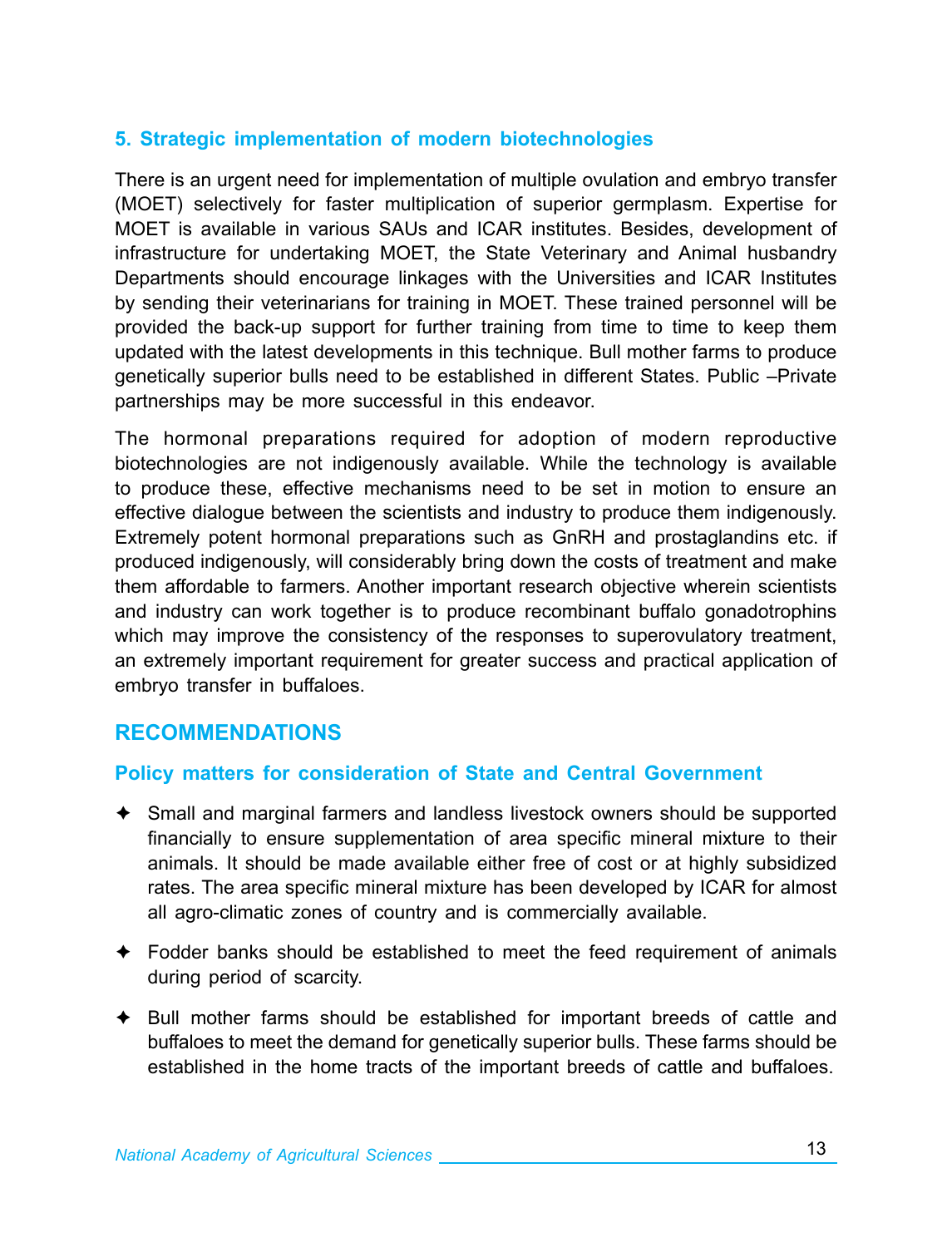- $\triangle$  Artificial insemination system including production of good quality semen should be strengthened in public – private partnership to improve its efficiency.
- $\triangle$  Extension services should be strengthened for transfer of technologies and knowledge to the endusers. Cyber café may be established in each village which should have complete database of animals and their owners. These cyber cafes should be connected to taluka and district centres and utilized for livestock related issues including transfer of latest technologies using audiovisual aids.
- ◆ Setting up of a National Livestock Mission by Government of India.
- $\triangle$  Financial and technical assistance should be provided to livestock owners for constructing good animal houses for heat stress amelioration.

#### **Researchable issues**

- $\triangle$  Area specific strategic feeding to meet the energy and protein requirement of livestock should be worked out for all agro-climatic zones.
- $\triangle$  Finding out markers to identify good semen producing bulls- particularly crossbred male cattle- at an early age using molecular, endocrine and chromosomal approaches.
- $\triangle$  Development of end user friendly technologies for estrous synchronization protocols, augmentation of ovarian follicular development and responsiveness to gonadotrophins, improvement of conception rate and enhancement of immunity in livestock.
- $\triangle$  Understanding the cellular and molecular dynamics and mechanisms underlying buffalo oocyte maturation including hormonal effects using homologous hormones.
- $\triangle$  Development and application of appropriate diagnostics for estrus detection and pregnancy diagnosis. These need to be developed and applied as per the diverse existing and rapidly developing buffalo husbandry practices. In females, the use of ultrasound scanning is of utmost diagnostic importance, and should be applied in diagnosing the ovarian and uterine contents and their dynamics, apart from helping in assessing the outcome of therapeutic regimen.
- $\triangle$  Creation of functional livestock agriculture models (integrated) at certain organizational levels whose success inspires the farming community.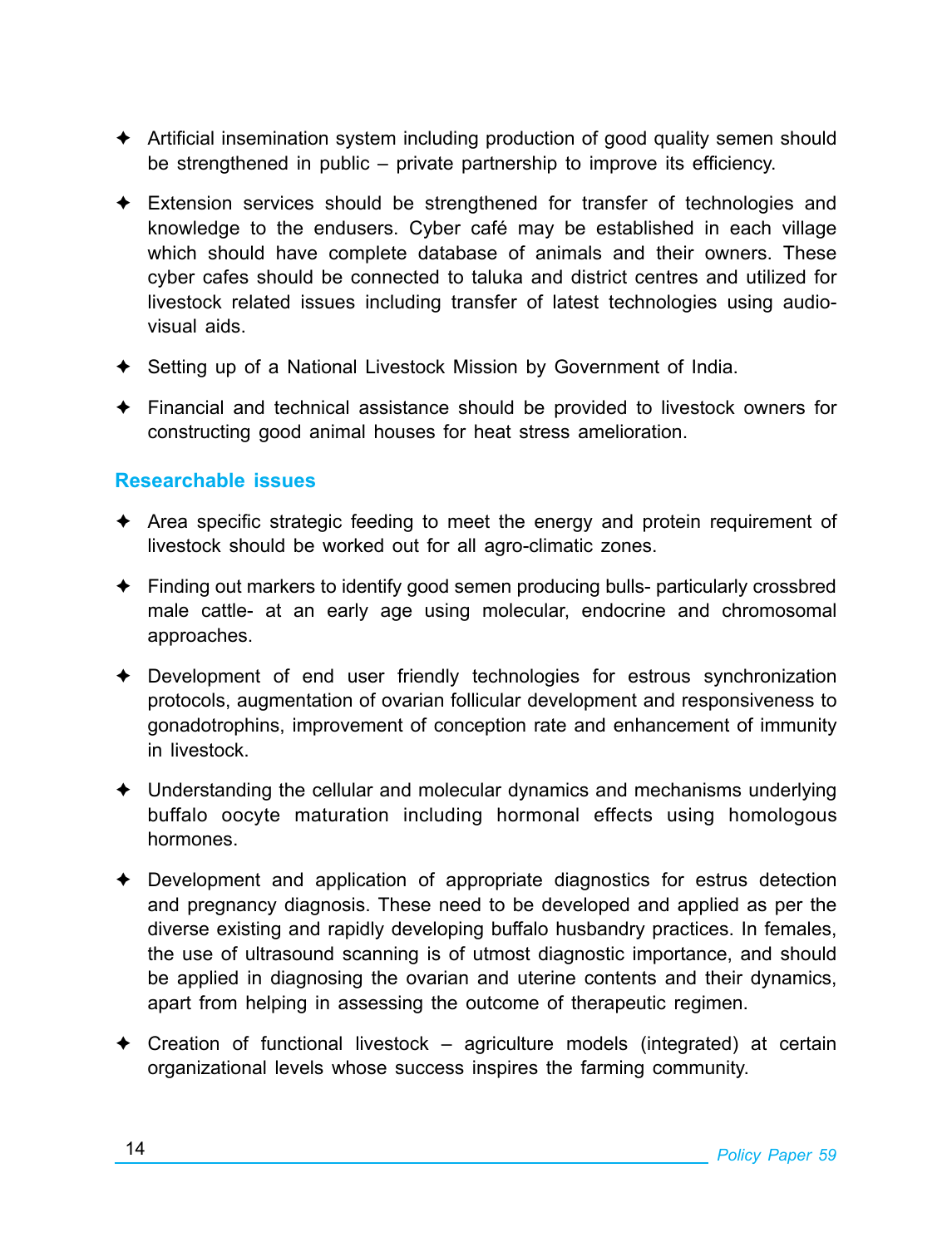- $\triangle$  Research should be conducted for development of an improved, preferably live modified IBR vaccine for use in cows and buffaloes.
- $\triangleq$  Indigenous production of fertility enhancing drugs and hormones (GnRH, prostaglandin F2α to reduce cost of importation and making the drugs affordable to farmers.
- $\triangle$  Development of technologies for climate change resilient livestock production.

#### **References**

- Cadorniga-Valino, C., Grummer, R.R., Armentano, L.E., Donkin, S.S. and Bertics, S.J. 1997. Effects of fatty acids and hormones on fatty acid metabolism and gluconeogenesis in bovine hepatocytes. *J. Dairy Sci.*, **80**: 646-656.
- Bell, A. 1995. Regulation of organic nutrient metabolism during transition from late pregnancy to early lactation. *Journal of Animal Science*, **73**: 2804-2819.
- Chauhan, I. 2007. Influence of genetic and non-genetic factors in semen production in Karan Fries bulls, M.V.Sc. Thesis, NDRI (Deemed University), Karnal, Haryana, India.
- Corah, L.R. 1988. Nutrition of beef cows for optimizing reproductive efficiency. *Compendium of Continuing Education* 10 (5): 695 Ferguson, J.D. and Chalupa, W. (1989). Impact of protein nutrition on reproduction in dairy cows. *J. Dairy Sci*., **72**: 746.
- Dyk, P.B., Emery, R.S., Liesman, J.L., Bucholtz, H.F. and VandeHaar, M.J. 1995. Prepartum nonesterified fatty acids in plasma are higher in cows developing peripartum health problems. *J. Dairy Sci.*, **78(Suppl. 1)**: 264, Abstract P337.
- Ferguson, J.D. and Chalupa, W. 1989. Impact of protein nutrition on reproduction in dairy cows. *J. Dairy Sci.*, **72**: 746.
- Grummer, R.R. 1995. Impact of changes in organic nutrient metabolism on feeding the transition dairy cow. *J. Anim. Sci*., **73**: 2820-2833.
- Madan, M.L. and Prakash, B.S. 2007. Reproductive endocrinology and biotechnology applications among buffaloes. *Soc Reprod Fertil Suppl*., **64**: 261-81.
- Mishra, A.K. 2010. Reproductive biotechnologies for augmenting fertility and productivity in dairy animals. Souvenir of International Symposium on Biotechnologies for optimization of reproductive efficiency of farm and companion animals to improve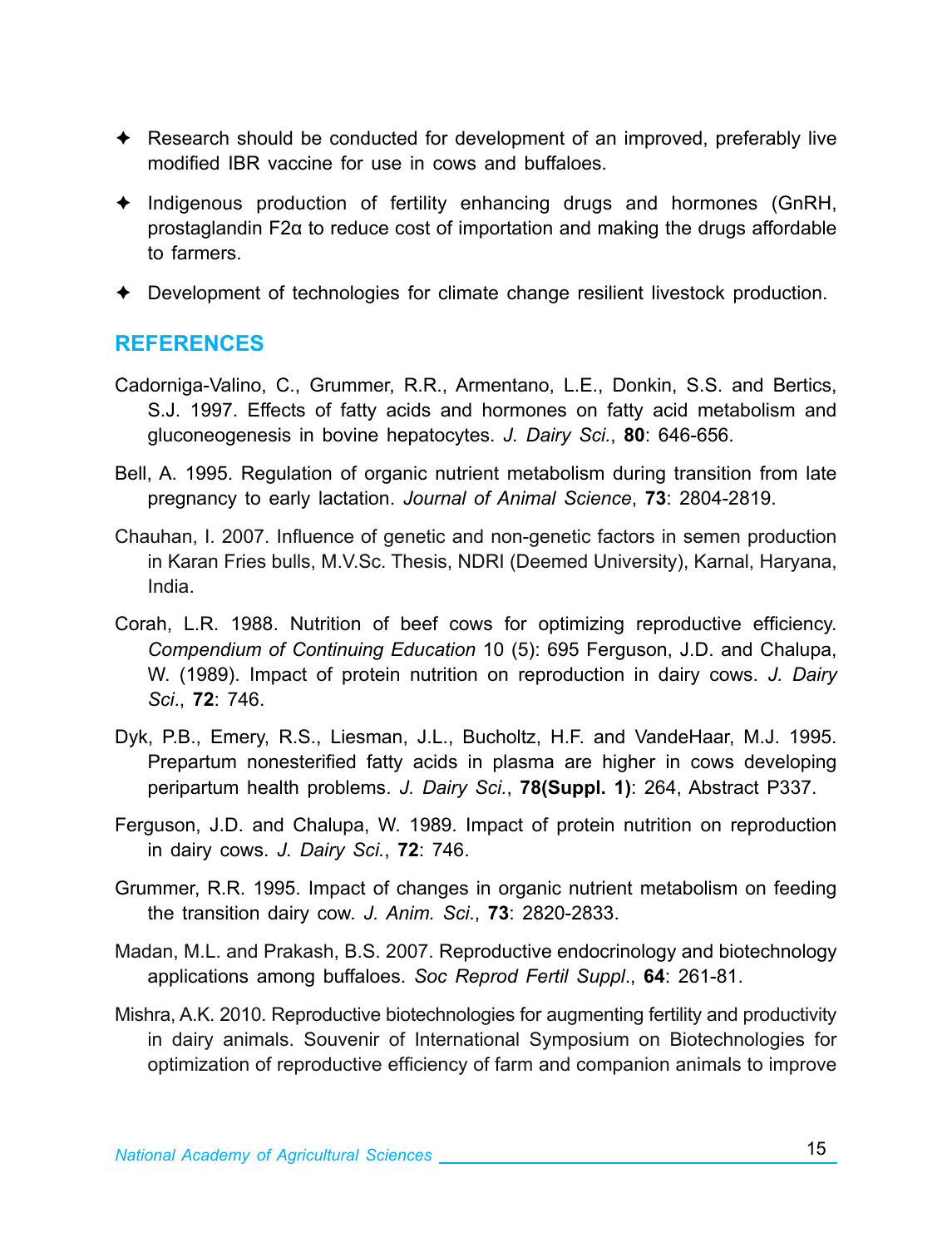global food security and human health and XXVI Annual convention of ISSAR, Nov 10-12, G.B.P.U.A.&T. Pantnagar, pp 1-17.

- Mohan, K., Kumar, V., Sarkar, M. and Prakash, B.S. 2010. Changes in endogenous estrogens and expression of behaviors associated with estrus during the periovulatory period in Heatsynch treated Murrah buffaloes (Bubalus bubalis). *Tropical Animal Health and Production*, **42**: 947-952.
- Mohan, K., Sarkar, M. and Prakash, B.S. 2009. Efficiency of Heatsynch protocol in estrous synchronization, ovulation and conception of dairy buffaloes (*Bubalus bubalis*). *Asian Australasian Journal of Animal Science*. **22**: 774-780.
- Pancarci, S.M., Jordon, E.R., Risco, C.A., Schouten, M.J., Lopes, F.L., Moreira, M.B.P. and Thatcher, W.W. 2002. Use of estradiol cypionate in a presynchronized timed artificial insemination program for lactating dairy cattle. *Journal of Dairy Science*. **85**: 122-131.
- Paul, V. and Prakash, B.S. 2005. Efficacy of the Ovsynch protocol for synchronisation of ovulation and fixed-time artificial insemination in Murrah buffaloes (Bubalus bubalis).*Theriogenology*, **64**: 1049-1060.
- Prakash, B.S. 2011. Summer infertility in buffaloes: Problems and Prospects of Improvement using endocrine techniques. Proceedings of the Advanced Training Course on Advances in Applications of Diagnostic Techniques in Veterinary Theriogenology, Centre of Advanced Training in Veterinary Gynaecology and Reproduction, GADVASU, Ludhiana, Feb, 16-Mar 8, pp 30-38.
- Pursley, J.R., Mee, M.O. and Wiltbank, M.C. 1995. Synchronization of ovulation in dairy cows using PGF2α and GnRH. *Theriogenology*. **44**: 915-923.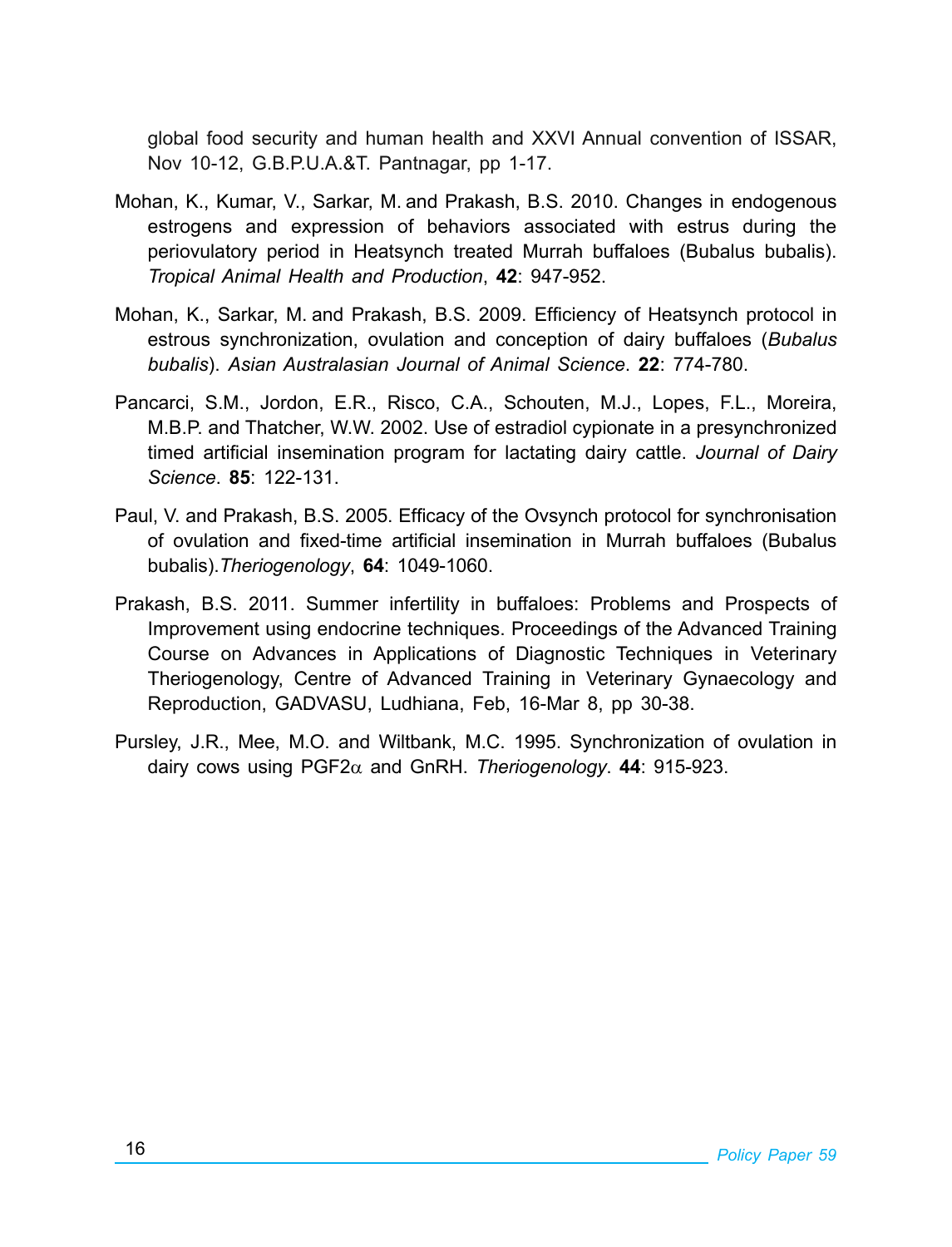### **List of Participants**

- 1. Dr. Anwar Alam, Secretary, NAAS, New Delhi
- 2. Dr. Rakesh Arora, CEO, Bioconcept Labs Pvt. Ltd., IMT Manesar, Gurgaon
- 3. Dr. K.M. Bujarbaruah, Vice Chancellor, Assam Agricultural University, Jorhat
- 4. Dr. P. Chakravarty, Principal Scientist, NRC on Yak, Dirang, Arunachal Pradesh
- 5. Dr. O.P. Dhanda, Ex-ADG (AN&P), A-404, Karam he Dharam Apartments, Gurgaon
- 6. Dr. V.K. Gandotra, Professor & Head, GADVASU, Ludhiana
- 7. Dr. S.L. Goswami, Joint Director (Research), NDRI, Karnal
- 8. Dr. Inderjeet, PS, CIRB, Hisar
- 9. Dr. B.K. Joshi, Director, NBAGR, Karnal
- 10. Dr. D.N. Kamra, Head, Centre of Advanced Studies in Animal Nutrition, IVRI, Izatnagar
- 11. Dr. N.K.. Khurana, Advisor to Vice Chancellor, Lajpat Nagar, Hisar
- 12. Dr. A. Kumaresan, SS, NDRI, Karnal
- 13. Dr. M.L. Madan, Former DDG (AS) & Vice Chancellor, Urban Estate, Karnal
- 14. Dr. A. Manimaran, Scientist, NDRI, Karnal
- 15. Dr. Rekha Menon, Scientist, NDRI, Karnal
- 16. Dr. A.K. Mishra, Professor, GBPUA&T, Pantnagar
- 17. Dr. T.R. Mohanty, Principal Scientist, NDRI, Karnal
- 18. Dr. A.K. Mohanty, SS, NDRI, Karnal
- 19. Dr. K. Muralidhar, Professor, Deptt. of Zoology, University of Delhi, Delhi
- 20. Dr. A.S. Nanda, Animal Husbandry Commissioner, DAH&D, Ministry of Agriculture, New Delhi
- 21. Dr. N.V. Patil, Director, National Research Centre on Camel, Bikaner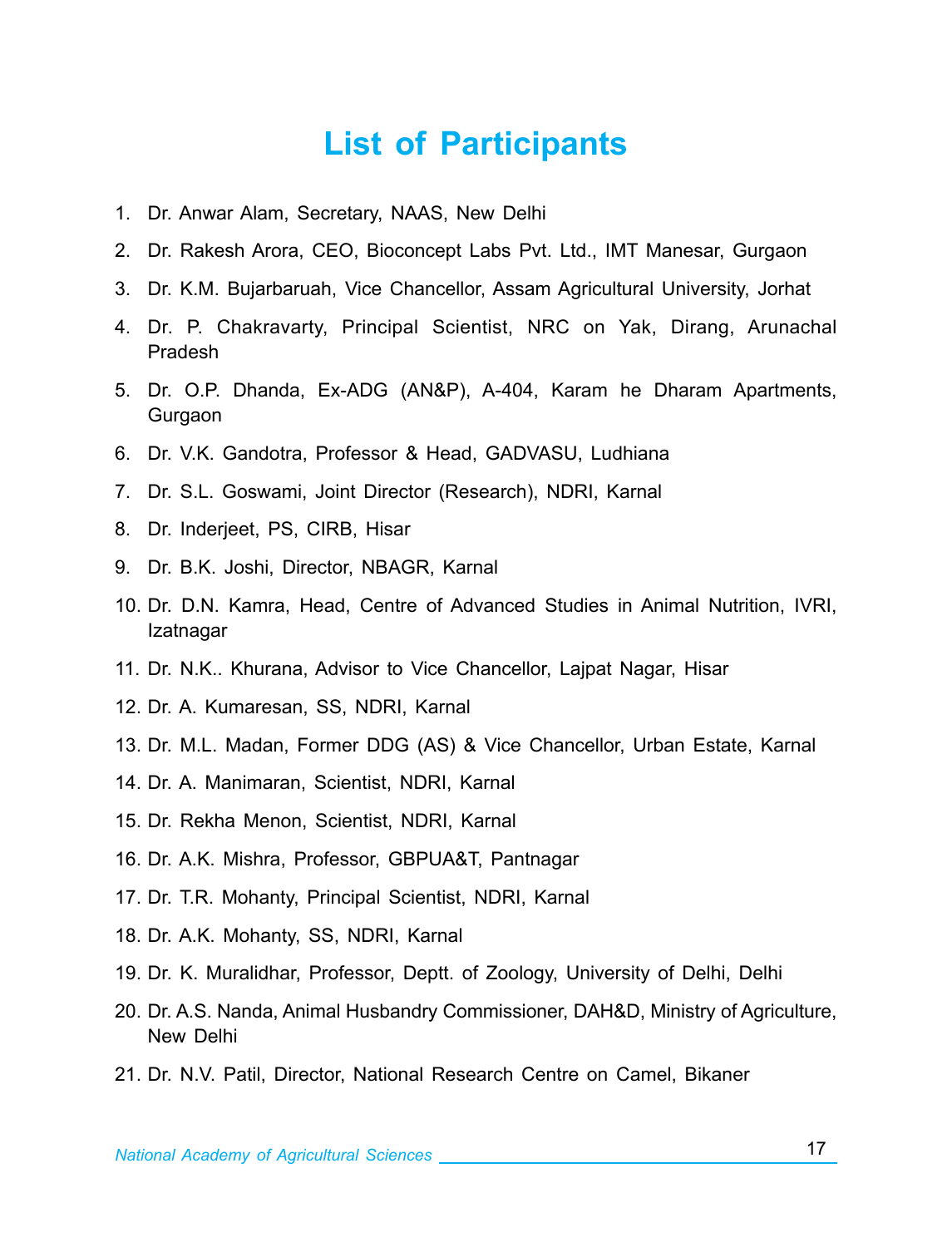- 22. Dr. G.R. Patil, Joint Director, NDRI, Karnal
- 23. Dr. B. Pattnaik, Project Director, PDFMD, IVRI Campus, Mukteshwar
- 24. Dr. B.S. Prakash, Head, DCP Division, N.D.R.I., Karnal
- 25. Dr. Shiv Prasad, PS & IPC, LPM, NDRI, Karnal
- 26. Dr. C. Rajkhowa, Director, NRC for Mithun, Jharnapani, Nagaland
- 27. Dr. P.K. Roy, Officer Incharge, ERS-NDRI, Kalyani
- 28. Prof. R.B. Singh, President, NAAS, New Delhi
- 29. Dr. Pankaj Sood, Assoc. Professor, CSK HPKV, Palampur
- 30. Dr. A.K. Srivastava, Director, NDRI, Karnal
- 31. Dr. M.K. Tamuli, Principal Scientist, NRC on Pig, Guwahati
- 32. Dr. V.K. Taneja, Vice Chancellor, GADVASU, Ludhiana
- 33. Dr. N.K. Vasishta, Professor, CSK HPKV, Palampur
- 34. Dr. H.K. Verma, Professor & Head, GADVASU, Ludhiana
- 35. Dr. M.P. Yadav, Ex-Vice-Chancellor, H.No.365, Sector-45, Gurgaon
- 36. Dr. B.B. Yadav, PS, NDRI, Karnal